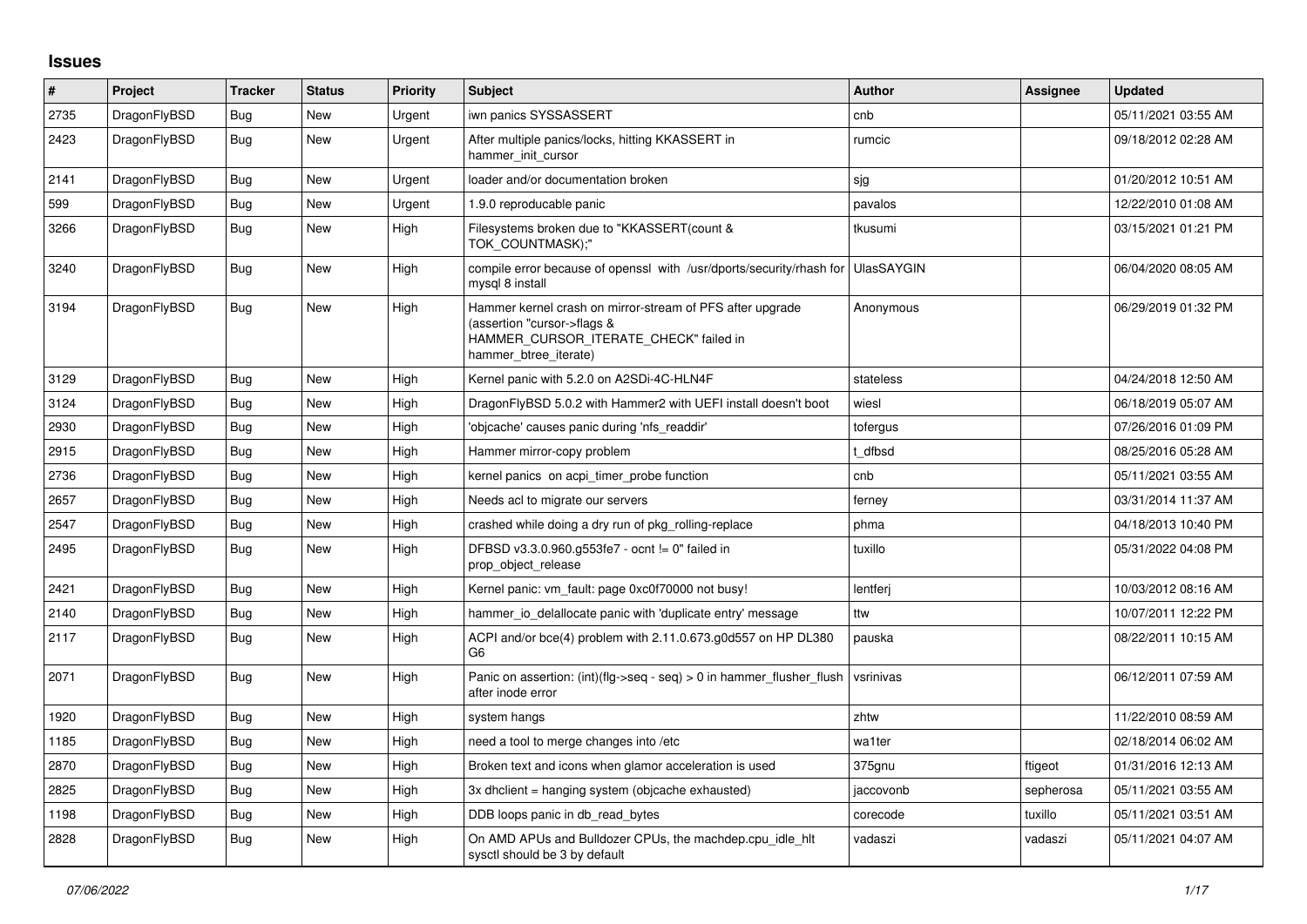| $\sharp$ | Project      | <b>Tracker</b> | <b>Status</b> | <b>Priority</b> | Subject                                                                                                   | Author          | Assignee | <b>Updated</b>      |
|----------|--------------|----------------|---------------|-----------------|-----------------------------------------------------------------------------------------------------------|-----------------|----------|---------------------|
| 3319     | DragonFlyBSD | <b>Bug</b>     | <b>New</b>    | Normal          | setproctitle() calls can change effect of later setproctitle() calls                                      | tonyc           |          | 06/29/2022 06:10 PM |
| 3316     | DragonFlyBSD | <b>Bug</b>     | New           | Normal          | hammer2_dirent_create() allows creating >1 dirents with the same<br>name                                  | tkusumi         |          | 06/05/2022 12:35 PM |
| 3313     | DragonFlyBSD | Bug            | <b>New</b>    | Normal          | Can't boot from my live USB at all. The kernel loading process<br>hangs.                                  | rempas          |          | 06/03/2022 12:16 AM |
| 3312     | DragonFlyBSD | Submit         | <b>New</b>    | Normal          | hammer2: redundant chain modify after chain creation                                                      | tkusumi         |          | 05/15/2022 01:35 PM |
| 3302     | DragonFlyBSD | Bug            | <b>New</b>    | Normal          | Will not boot on System76 Lemur Pro (lemp10)                                                              | piecuch         |          | 11/03/2021 10:21 AM |
| 3301     | DragonFlyBSD | Bug            | New           | Normal          | Gkrellm from the packages is not showing logged in users in main<br>window, logged in users always $== 0$ | adrian          |          | 01/08/2022 04:24 AM |
| 3300     | DragonFlyBSD | Bug            | New           | Normal          | Running Xvnc from TigerVNC package through the INETD daemon<br>in TCP WAIT mode fails hard                | adrian          |          | 01/08/2022 04:25 AM |
| 3298     | DragonFlyBSD | Bug            | <b>New</b>    | Normal          | Running "w" and having logged in via XDM through VNC, "w" prints<br>an extra error message                | piecuch         |          | 10/25/2021 09:16 AM |
| 3284     | DragonFlyBSD | <b>Bug</b>     | <b>New</b>    | Normal          | Wrong towlower() result for U+038A                                                                        | bhaible         |          | 07/10/2021 03:34 AM |
| 3283     | DragonFlyBSD | <b>Bug</b>     | New           | Normal          | mknodat() cannot create FIFOs                                                                             | bhaible         |          | 07/10/2021 03:34 AM |
| 3282     | DragonFlyBSD | <b>Bug</b>     | <b>New</b>    | Normal          | unexpected errno value from fopen()                                                                       | bhaible         |          | 07/10/2021 03:34 AM |
| 3281     | DragonFlyBSD | <b>Bug</b>     | <b>New</b>    | Normal          | Crash after leaving unattended for a while                                                                | bhaible         |          | 07/10/2021 03:32 AM |
| 3280     | DragonFlyBSD | <b>Bug</b>     | <b>New</b>    | Normal          | KMS console and i915(4) not working in 6.0                                                                | cmusser         |          | 07/10/2021 03:35 AM |
| 3278     | DragonFlyBSD | Bug            | New           | Normal          | Second screen image is distorted                                                                          | arcade@b1t.name |          | 07/10/2021 03:36 AM |
| 3276     | DragonFlyBSD | Submit         | New           | Normal          | Add option controlling whether gpt expand expands the last partition<br>(needs testing)                   | falsifian       |          | 07/10/2021 03:35 AM |
| 3252     | DragonFlyBSD | <b>Bug</b>     | New           | Normal          | tcsetattr/tcgetattr set errno incorrectly on non-TTY                                                      | tonyc           |          | 10/26/2020 09:34 PM |
| 3249     | DragonFlyBSD | Bug            | <b>New</b>    | Normal          | HAMMER2 fsync(2) not working properly                                                                     | tkusumi         |          | 09/21/2020 07:07 AM |
| 3247     | DragonFlyBSD | Bug            | <b>New</b>    | Normal          | Kernel panic doing nothing much                                                                           | phma            |          | 09/12/2020 11:40 PM |
| 3246     | DragonFlyBSD | <b>Bug</b>     | New           | Normal          | HAMMER2 unable to handle ENOSPC properly                                                                  | tkusumi         |          | 09/04/2020 11:11 AM |
| 3245     | DragonFlyBSD | <b>Bug</b>     | <b>New</b>    | Normal          | panic: free: guard1x fail, i915 load from loader.conf                                                     | polachok        |          | 08/21/2020 10:36 AM |
| 3243     | DragonFlyBSD | <b>Bug</b>     | <b>New</b>    | Normal          | SMART status not reported properly for SSD disks                                                          | daftaupe        |          | 09/09/2020 11:03 PM |
| 3239     | DragonFlyBSD | <b>Bug</b>     | <b>New</b>    | Normal          | unable to SIGKILL glitched emacs                                                                          | piecuch         |          | 05/26/2020 03:30 AM |
| 3238     | DragonFlyBSD | <b>Bug</b>     | <b>New</b>    | Normal          | race conditions when printing from vkernel console                                                        | piecuch         |          | 05/19/2020 02:50 PM |
| 3235     | DragonFlyBSD | Bug            | <b>New</b>    | Normal          | Kernel panic in devfs vnops.c                                                                             | mneumann        |          | 04/28/2020 07:00 AM |
| 3231     | DragonFlyBSD | Bug            | New           | Normal          | wifi drops on 5.8                                                                                         | tse             |          | 04/06/2020 05:08 AM |
| 3227     | DragonFlyBSD | Submit         | New           | Normal          | Add HAMMER2 instructions in the installation medium README                                                | daftaupe        |          | 03/26/2020 03:34 PM |
| 3226     | DragonFlyBSD | <b>Bug</b>     | New           | Normal          | Xorg freezes in vm: thread stuck in "objtrm1"                                                             | peeter          |          | 04/08/2020 02:10 AM |
| 3225     | DragonFlyBSD | Bug            | New           | Normal          | nfsd freeze when using qemu                                                                               | tse             |          | 03/17/2020 11:52 AM |
| 3224     | DragonFlyBSD | <b>Bug</b>     | New           | Normal          | Kernel panic when trying to ping6                                                                         | zhtw            |          | 03/08/2020 08:55 AM |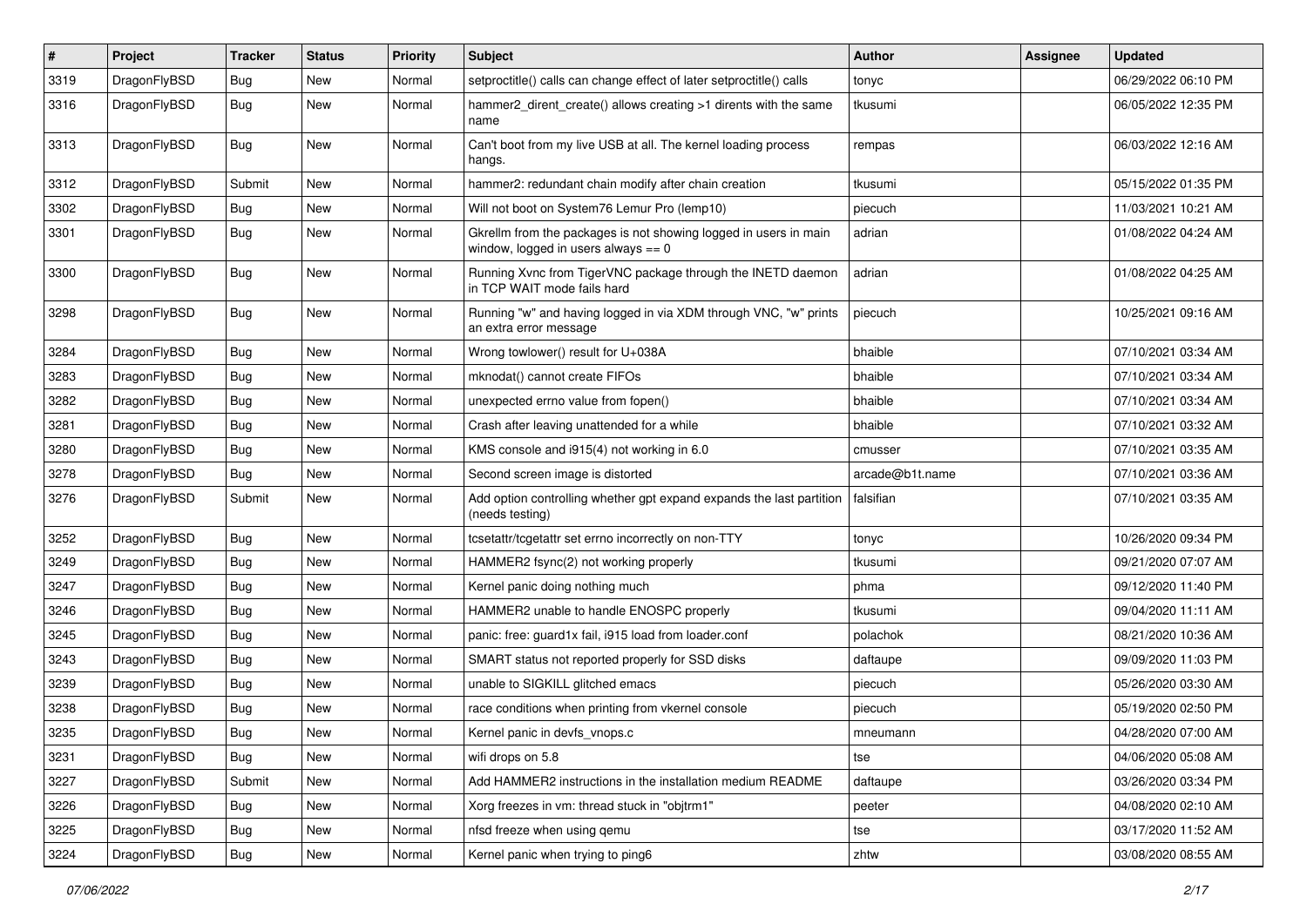| $\vert$ # | Project      | <b>Tracker</b> | <b>Status</b> | Priority | <b>Subject</b>                                                                                  | <b>Author</b>          | Assignee | <b>Updated</b>      |
|-----------|--------------|----------------|---------------|----------|-------------------------------------------------------------------------------------------------|------------------------|----------|---------------------|
| 3222      | DragonFlyBSD | Bug            | <b>New</b>    | Normal   | gcc - undefined reference to '__atomic_load' (missing libatomic?)                               | mneumann               |          | 02/08/2020 02:45 AM |
| 3219      | DragonFlyBSD | <b>Bug</b>     | <b>New</b>    | Normal   | x11/xorg port can not be build                                                                  | <b>UlasSAYGIN</b>      |          | 03/31/2020 08:57 AM |
| 3218      | DragonFlyBSD | Bug            | New           | Normal   | Kernel panics are not sent to comconsole when booted over EFI                                   | mqudsi                 |          | 12/02/2019 08:52 PM |
| 3217      | DragonFlyBSD | <b>Bug</b>     | <b>New</b>    | Normal   | rescue tools: make install fails if rescue folder doesn't exist                                 | t dfbsd                |          | 11/27/2019 08:16 PM |
| 3215      | DragonFlyBSD | Bug            | <b>New</b>    | Normal   | Hang in tcdrain(3) after write(3)                                                               | noloader               |          | 11/25/2019 03:08 PM |
| 3209      | DragonFlyBSD | Bug            | <b>New</b>    | Normal   | svc has some minor bugs                                                                         | arcade@b1t.name        |          | 10/24/2019 09:08 AM |
| 3208      | DragonFlyBSD | Bug            | New           | Normal   | Crash related to nfsd                                                                           | tse                    |          | 06/11/2020 05:52 AM |
| 3206      | DragonFlyBSD | Submit         | <b>New</b>    | Normal   | update psm/kbd to FreeBSD 12.0 code                                                             | htse                   |          | 10/05/2019 03:49 PM |
| 3201      | DragonFlyBSD | Submit         | New           | Normal   | Fixes make search display                                                                       | htse                   |          | 08/20/2021 04:02 PM |
| 3199      | DragonFlyBSD | Bug            | New           | Normal   | PFS label not found panic                                                                       | tse                    |          | 08/21/2019 03:51 AM |
| 3197      | DragonFlyBSD | <b>Bug</b>     | New           | Normal   | DragonFly upgrades                                                                              | tse                    |          | 04/18/2020 04:18 PM |
| 3196      | DragonFlyBSD | Bug            | New           | Normal   | test issue after redmine upgrade (2)                                                            | tuxillo                |          | 07/05/2019 04:33 AM |
| 3189      | DragonFlyBSD | <b>Bug</b>     | New           | Normal   | Allow DragonFly Mail Agent to accept an alternate config via<br>command line switch             | iang                   |          | 08/16/2021 12:42 AM |
| 3184      | DragonFlyBSD | Bug            | New           | Normal   | tsleep(9) return value when PCATCH specified                                                    | tkusumi                |          | 04/03/2019 06:49 AM |
| 3170      | DragonFlyBSD | <b>Bug</b>     | New           | Normal   | repeatable nfsd crash                                                                           | tse                    |          | 06/11/2020 05:52 AM |
| 3165      | DragonFlyBSD | Bug            | New           | Normal   | Looping at boot time                                                                            | gop                    |          | 12/28/2018 01:04 PM |
| 3157      | DragonFlyBSD | Bug            | New           | Normal   | TP-Link UE300 not working in 5.2-RELEASE                                                        | tuxillo                |          | 11/15/2018 02:08 PM |
| 3147      | DragonFlyBSD | Submit         | New           | Normal   | Enable headless installation                                                                    | ddegroot               |          | 10/09/2018 01:25 PM |
| 3143      | DragonFlyBSD | Bug            | New           | Normal   | assertion "0" failed in hammer2_inode_xop_chain_sync                                            | cbin                   |          | 07/18/2018 12:50 PM |
| 3142      | DragonFlyBSD | Submit         | <b>New</b>    | Normal   | lib/libdmsg: Unbreak using new API EVP_CIPHER_CTX_new()                                         | tkusumi                |          | 07/08/2018 04:18 AM |
| 3141      | DragonFlyBSD | Bug            | New           | Normal   | dhclient blocks boot process                                                                    | rowo                   |          | 12/16/2018 11:01 AM |
| 3139      | DragonFlyBSD | <b>Bug</b>     | <b>New</b>    | Normal   | USB Mouse Does Not Work in DragonflyBSD guest on VirtualBox                                     | chiguy1256             |          | 06/24/2018 10:14 PM |
| 3135      | DragonFlyBSD | Submit         | <b>New</b>    | Normal   | Add EVFILT RECV and EVFILT SEND                                                                 | tautolog               |          | 05/25/2018 09:59 PM |
| 3134      | DragonFlyBSD | Bug            | New           | Normal   | RFC 3021 (/31 networks) appear to be unsupported                                                | jailbird               |          | 05/16/2018 11:03 PM |
| 3120      | DragonFlyBSD | <b>Bug</b>     | <b>New</b>    | Normal   | Intel AC 8260 firmware does not load                                                            | Vintodrimmer           |          | 08/28/2018 03:30 AM |
| 3117      | DragonFlyBSD | <b>Bug</b>     | <b>New</b>    | Normal   | Problem with colours if "intel" video-driver used                                               | dpostolov              |          | 01/07/2018 11:35 PM |
| 3116      | DragonFlyBSD | <b>Bug</b>     | <b>New</b>    | Normal   | da0 detects on very big volume if to _remove_ usb install stick and<br>reboot on Intel NUC5PPYH | dpostolov              |          | 01/07/2018 09:40 PM |
| 3110      | DragonFlyBSD | <b>Bug</b>     | <b>New</b>    | Normal   | crash with ipfw3 under load                                                                     | bnegre82               |          | 12/09/2017 06:22 AM |
| 3076      | DragonFlyBSD | <b>Bug</b>     | <b>New</b>    | Normal   | sys/dev/netif/ig_hal/e1000_ich8lan.c:1594: sanity checking mixup?                               | dcb                    |          | 10/11/2017 01:58 AM |
| 3052      | DragonFlyBSD | Bug            | <b>New</b>    | Normal   | panic DragonFly v4.8.1-RELEASE by mounting a malformed NTFS<br>image [64.000]                   | open.source@ribose.com |          | 08/14/2017 03:22 AM |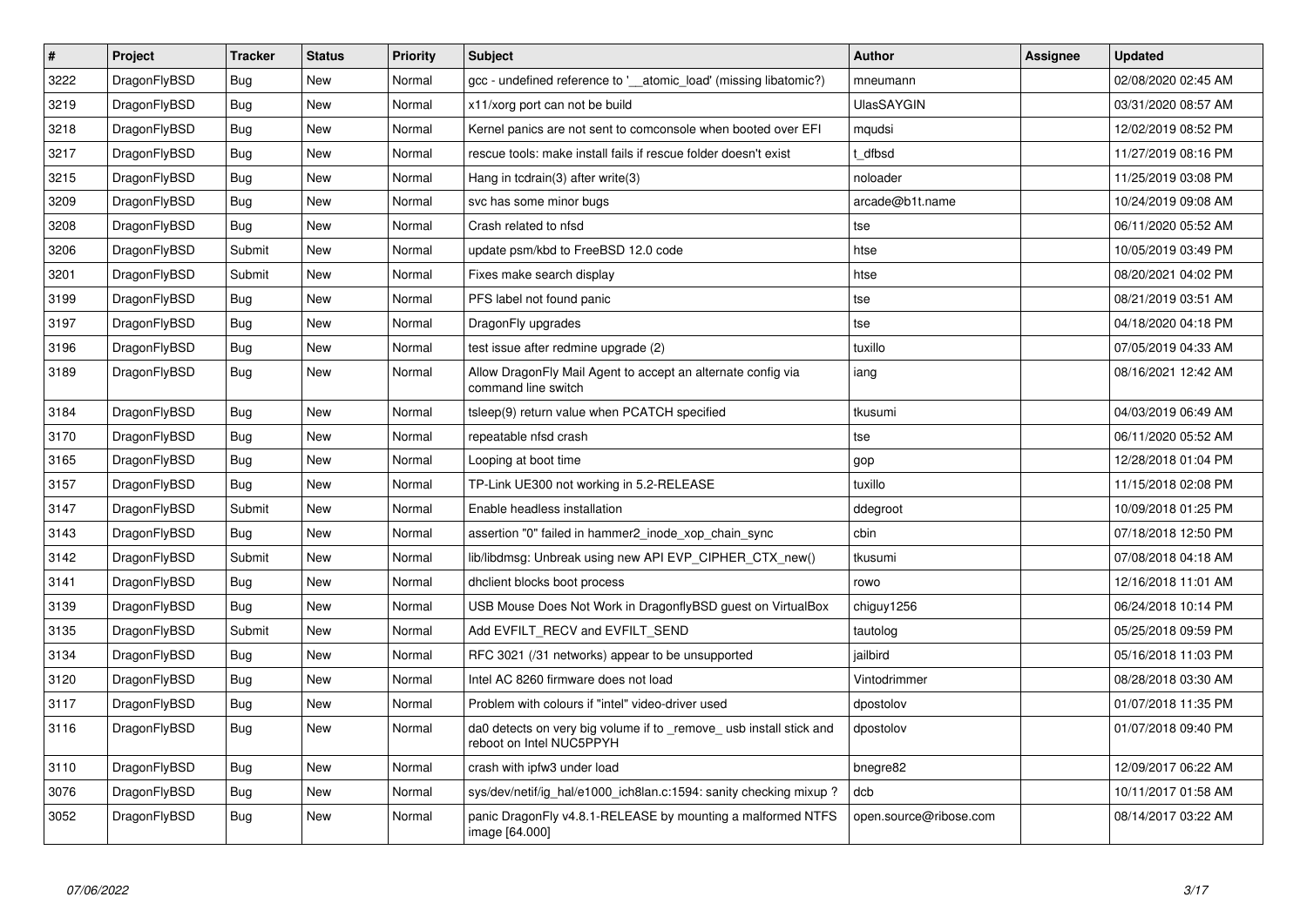| $\#$ | Project      | <b>Tracker</b> | <b>Status</b> | <b>Priority</b> | Subject                                                                                                 | <b>Author</b>          | Assignee | <b>Updated</b>      |
|------|--------------|----------------|---------------|-----------------|---------------------------------------------------------------------------------------------------------|------------------------|----------|---------------------|
| 3051 | DragonFlyBSD | Bug            | <b>New</b>    | Normal          | panic DragonFly v4.8.1-RELEASE by mounting a malformed NTFS<br>image [12.000]                           | open.source@ribose.com |          | 08/14/2017 03:20 AM |
| 3049 | DragonFlyBSD | Bug            | <b>New</b>    | Normal          | panic DragonFly v4.8.1-RELEASE by mounting a malformed<br>msdosfs image [12.128]                        | open.source@ribose.com |          | 08/14/2017 02:53 AM |
| 3047 | DragonFlyBSD | Bug            | <b>New</b>    | Normal          | HAMMER critical write error                                                                             | samuel                 |          | 06/19/2019 09:50 AM |
| 3041 | DragonFlyBSD | Submit         | New           | Normal          | firmware: Remove embedding of multiple images in one module.                                            | Anonymous              |          | 12/25/2020 02:15 AM |
| 3036 | DragonFlyBSD | Bug            | <b>New</b>    | Normal          | panic in icmp_redirect_start() ASSERT_IN_NETISR(0)                                                      | tautolog               |          | 05/11/2017 07:27 PM |
| 3035 | DragonFlyBSD | Bug            | New           | Normal          | panic: assertion "cpu >= 0 && cpu < ncpus" failed in netisr_cpuport<br>at /usr/src/sys/net/netisr2.h:87 | masu                   |          | 05/11/2017 01:24 AM |
| 3029 | DragonFlyBSD | Bug            | <b>New</b>    | Normal          | Running DflyBSD 4.8 on FreeBSD bhyve as a guest                                                         | iron                   |          | 05/13/2022 04:33 AM |
| 3025 | DragonFlyBSD | <b>Bug</b>     | <b>New</b>    | Normal          | sys/dev/powermng/powernow/powernow.c:284: bad comparison?                                               | dcb                    |          | 09/23/2017 07:45 AM |
| 3022 | DragonFlyBSD | <b>Bug</b>     | New           | Normal          | sys/dev/netif/ath/ath/if_ath.c:2142: strange bitmask?                                                   | dcb                    |          | 04/11/2017 11:49 AM |
| 3018 | DragonFlyBSD | <b>Bug</b>     | <b>New</b>    | Normal          | sys/bus/u4b/wlan/if_run.c:5464]: (style) Redundant condition                                            | dcb                    |          | 04/11/2017 11:26 AM |
| 3006 | DragonFlyBSD | Bug            | <b>New</b>    | Normal          | boot0cfg: panic in kern udev.c in function udev dict set cstr when<br>installing in VirtualBox          | MichiGreat             |          | 04/01/2017 02:22 PM |
| 2994 | DragonFlyBSD | Bug            | <b>New</b>    | Normal          | Intermittent boot hangs after git: hammer - HAMMER Version 7                                            | davshao                |          | 03/30/2017 02:06 PM |
| 2972 | DragonFlyBSD | <b>Bug</b>     | <b>New</b>    | Normal          | ipfw3 "deny to me" does not work correctly                                                              | mneumann               |          | 12/27/2016 12:11 PM |
| 2970 | DragonFlyBSD | Bug            | <b>New</b>    | Normal          | kernel 4.7: "Is -I" causes panic on UDF filesystem: "bgetvp -<br>overlapping buffer"                    | peeter                 |          | 12/21/2016 02:46 AM |
| 2936 | DragonFlyBSD | Bug            | <b>New</b>    | Normal          | loader.efi crashes while loading kernel                                                                 | spaceille              |          | 08/20/2016 06:17 AM |
| 2933 | DragonFlyBSD | Submit         | <b>New</b>    | Normal          | Remove unix domain socket support from cat(1)                                                           | sevan                  |          | 08/01/2016 08:10 PM |
| 2924 | DragonFlyBSD | Bug            | New           | Normal          | cat -v fails to tag characters in extended table with M- prefix with<br>some locales                    | sevan                  |          | 07/11/2016 07:18 AM |
| 2921 | DragonFlyBSD | Submit         | <b>New</b>    | Normal          | Allow moused to accept userland mouse events                                                            | tautolog               |          | 05/11/2021 04:08 AM |
| 2917 | DragonFlyBSD | Bug            | New           | Normal          | da8: reading primary partition table: error accessing offset<br>000000000000 for 512                    | liweitianux            |          | 05/11/2021 08:43 PM |
| 2898 | DragonFlyBSD | <b>Bug</b>     | <b>New</b>    | Normal          | HAMMER panic                                                                                            | pavalos                |          | 11/03/2018 07:05 AM |
| 2892 | DragonFlyBSD | <b>Bug</b>     | New           | Normal          | swap pager:indefinite wait bufferf error                                                                | <b>Ihmwzy</b>          |          | 02/21/2016 10:32 PM |
| 2891 | DragonFlyBSD | Bug            | <b>New</b>    | Normal          | Kernel panic in IEEE802.11 related code                                                                 | shamaz                 |          | 05/29/2016 05:49 PM |
| 2890 | DragonFlyBSD | Bug            | New           | Normal          | not able to boot usb installer on Toshiba Chromebook 2                                                  | johnnywhishbone        |          | 02/22/2016 03:42 AM |
| 2886 | DragonFlyBSD | Bug            | <b>New</b>    | Normal          | dragonfly mail agent: sending a testmail causes high system load                                        | worf                   |          | 02/05/2016 05:53 AM |
| 2881 | DragonFlyBSD | Bug            | New           | Normal          | Pulseaudio hangs/resets system when starting X11                                                        | mneumann               |          | 01/09/2016 03:08 AM |
| 2874 | DragonFlyBSD | <b>Bug</b>     | New           | Normal          | make world DESTDIR=/emptydir fails                                                                      | pascii                 |          | 12/25/2015 07:04 AM |
| 2863 | DragonFlyBSD | <b>Bug</b>     | New           | Normal          | HAMMER synch tid is zero                                                                                | shamaz                 |          | 12/12/2015 11:24 PM |
| 2857 | DragonFlyBSD | <b>Bug</b>     | New           | Normal          | hammer stalls via bitcoin-qt                                                                            | tkusumi                |          | 11/30/2015 06:52 AM |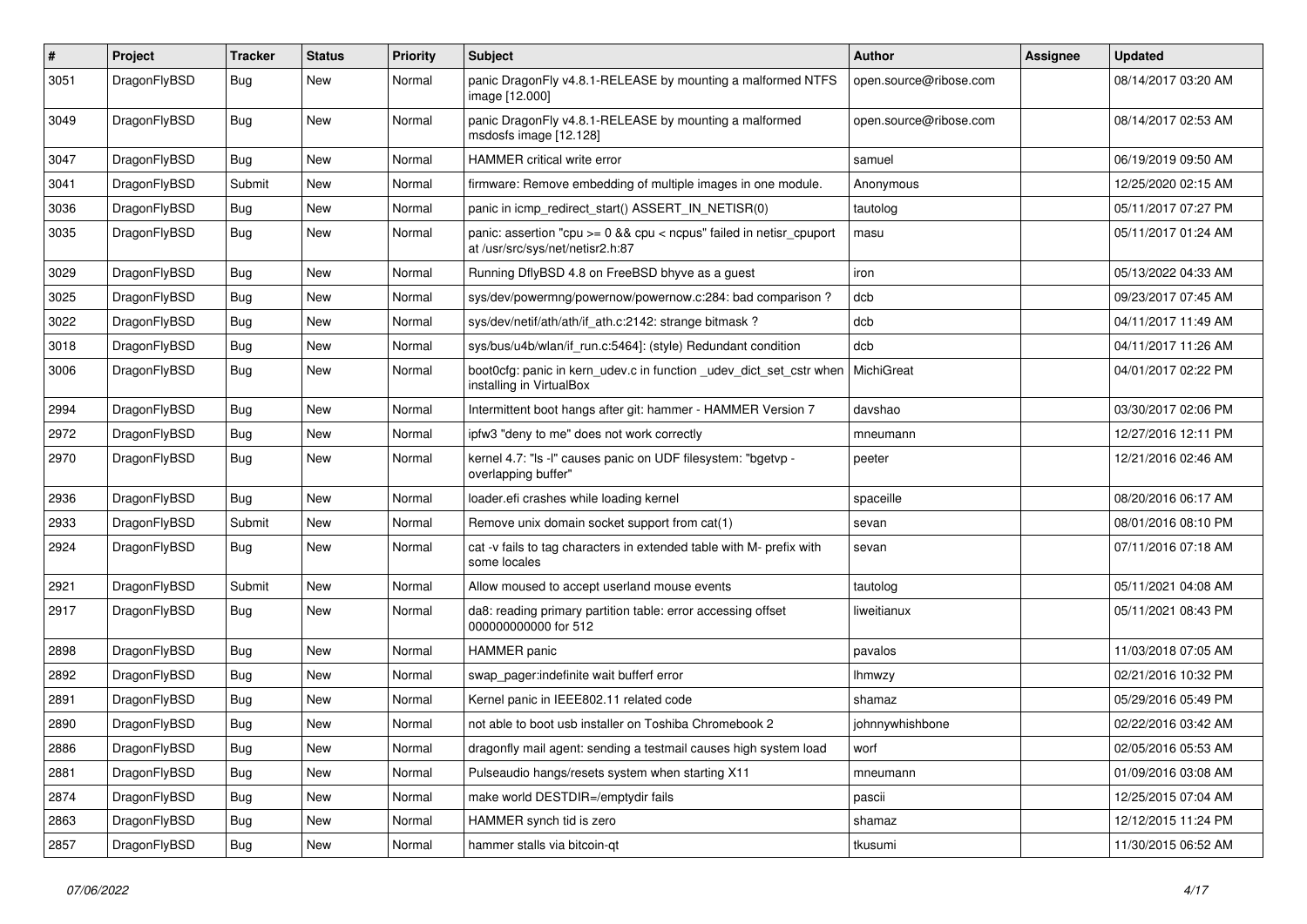| $\pmb{\#}$ | Project      | <b>Tracker</b> | <b>Status</b> | <b>Priority</b> | <b>Subject</b>                                                                                                       | Author           | Assignee | <b>Updated</b>      |
|------------|--------------|----------------|---------------|-----------------|----------------------------------------------------------------------------------------------------------------------|------------------|----------|---------------------|
| 2852       | DragonFlyBSD | Bug            | New           | Normal          | Hammer File System - hangs on undo during system boot / mount -<br>will not recover on DragonFlyBSD newer than 3.6.0 | abale            |          | 05/11/2021 04:07 AM |
| 2840       | DragonFlyBSD | <b>Bug</b>     | <b>New</b>    | Normal          | wrong voltage is reported                                                                                            | yellowrabbit2010 |          | 09/11/2015 06:09 PM |
| 2835       | DragonFlyBSD | Bug            | New           | Normal          | /usr/include/c++/5.0/bits/c++locale.h likes<br>POSIX_C_SOURCE>=200809                                                | davshao          |          | 11/18/2015 03:40 AM |
| 2820       | DragonFlyBSD | <b>Bug</b>     | New           | Normal          | TP-Link USB Wi-Fi adapter cannot be reattached to the system                                                         | shamaz           |          | 05/22/2015 09:45 PM |
| 2816       | DragonFlyBSD | <b>Bug</b>     | <b>New</b>    | Normal          | A multitasking process being debugged can get stuck                                                                  | phma             |          | 05/19/2015 03:57 AM |
| 2812       | DragonFlyBSD | <b>Bug</b>     | New           | Normal          | Panic on Intel DE3815TYKHE                                                                                           | tmorp            |          | 05/14/2015 03:14 PM |
| 2809       | DragonFlyBSD | <b>Bug</b>     | New           | Normal          | hammer mirror-stream                                                                                                 | masu             |          | 04/10/2015 12:33 AM |
| 2808       | DragonFlyBSD | Bug            | <b>New</b>    | Normal          | X freeze by switching between X and VT - results in black screen                                                     | lukesky333       |          | 05/11/2021 03:55 AM |
| 2806       | DragonFlyBSD | <b>Bug</b>     | <b>New</b>    | Normal          | failed to configure a link-local address on ath0 (errno = $22$ )                                                     | Chingyuan        |          | 05/25/2021 01:00 AM |
| 2803       | DragonFlyBSD | <b>Bug</b>     | New           | Normal          | HAMMER: Warning: UNDO area too small!                                                                                | ftigeot          |          | 03/11/2015 03:42 PM |
| 2802       | DragonFlyBSD | <b>Bug</b>     | New           | Normal          | USB Wifi urtwn0 crash from cd boot                                                                                   | opvalues         |          | 03/10/2015 01:07 AM |
| 2799       | DragonFlyBSD | <b>Bug</b>     | <b>New</b>    | Normal          | Fatal trap 12 caused by moused(8) -p /dev/cual0                                                                      | opvalues         |          | 03/04/2015 11:01 PM |
| 2788       | DragonFlyBSD | Bug            | <b>New</b>    | Normal          | ioctl GSLICEINFO: Not working for vnode slice                                                                        | mneumann         |          | 02/12/2015 07:49 AM |
| 2738       | DragonFlyBSD | Bug            | New           | Normal          | Hammer: Strange behavior when trying to recover old version of<br>moved file                                         | roland           |          | 11/20/2014 08:02 AM |
| 2712       | DragonFlyBSD | Bug            | <b>New</b>    | Normal          | connect(2) returns EINVAL when retrying after ECONNREFUSED                                                           | jorisgio         |          | 08/14/2014 05:31 PM |
| 2708       | DragonFlyBSD | <b>Bug</b>     | <b>New</b>    | Normal          | unable to send TCP nor UDP on age(4) interface                                                                       | dermiste         |          | 05/11/2021 03:54 AM |
| 2688       | DragonFlyBSD | Bug            | New           | Normal          | 67613368bdda7 Fix wrong checks for U4B presence Asrock Z77M<br>difficulty detecting USB keyboard                     | davshao          |          | 06/28/2014 07:08 PM |
| 2687       | DragonFlyBSD | Bug            | <b>New</b>    | Normal          | natacontrol software RAID in installer                                                                               | csmelosky        |          | 06/22/2014 12:03 PM |
| 2674       | DragonFlyBSD | Bug            | <b>New</b>    | Normal          | <b>GPT Support</b>                                                                                                   | ftigeot          |          | 12/28/2015 02:54 PM |
| 2652       | DragonFlyBSD | Bug            | New           | Normal          | 189a0ff3761b47  ix: Implement MSI-X support locks up Lenovo<br>S10 Intel Atom n270                                   | davshao          |          | 05/14/2014 01:55 AM |
| 2647       | DragonFlyBSD | Bug            | <b>New</b>    | Normal          | HAMMER panic on 3.6.0                                                                                                | tuxillo          |          | 05/11/2021 03:54 AM |
| 2645       | DragonFlyBSD | <b>Bug</b>     | New           | Normal          | panic with dsched fq and ioprio                                                                                      | jyoung15         |          | 02/20/2014 07:29 AM |
| 2641       | DragonFlyBSD | <b>Bug</b>     | New           | Normal          | Panic when loading natapci as module                                                                                 | tuxillo          |          | 05/11/2021 03:54 AM |
| 2630       | DragonFlyBSD | Bug            | New           | Normal          | Bring in latest iconv fixes from FreeBSD10 as well as csmapper<br>updates                                            | tuxillo          |          | 05/11/2021 03:54 AM |
| 2629       | DragonFlyBSD | <b>Bug</b>     | New           | Normal          | Replace gcc44 with llvm34, clang34, and libc++                                                                       | tuxillo          |          | 06/02/2014 02:30 PM |
| 2626       | DragonFlyBSD | Bug            | New           | Normal          | iwn driver drops with error: "firmware error 'iwn intr: fatal firmware<br>error""                                    | rodyaj           |          | 01/09/2014 05:50 AM |
| 2622       | DragonFlyBSD | Bug            | <b>New</b>    | Normal          | VAIO FIT15E fn keys support                                                                                          | nonsolosoft      |          | 12/31/2013 01:31 AM |
| 2621       | DragonFlyBSD | <b>Bug</b>     | New           | Normal          | core dump using cdrom                                                                                                | nonsolosoft      |          | 12/27/2013 12:43 AM |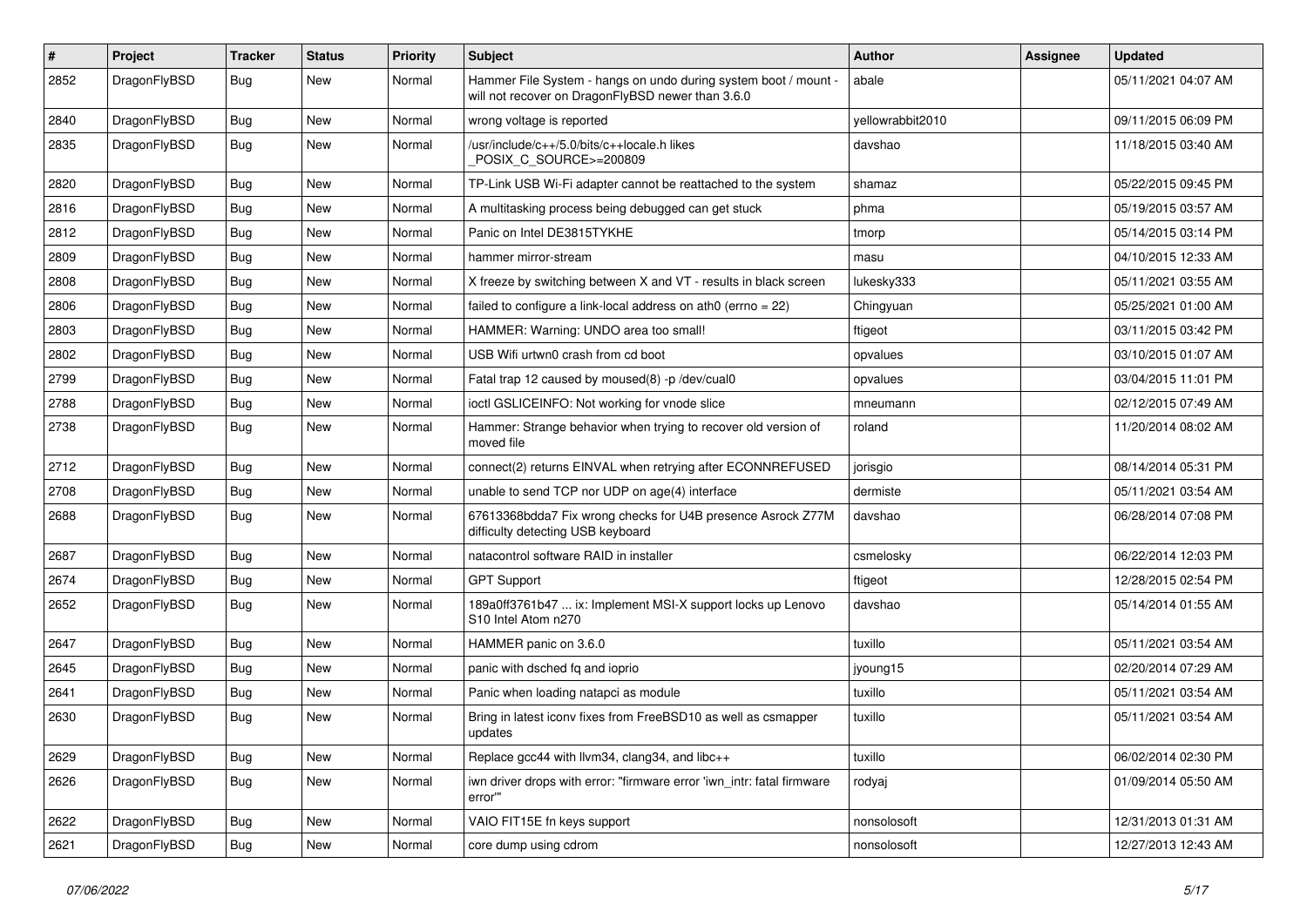| $\#$ | Project      | <b>Tracker</b> | <b>Status</b> | <b>Priority</b> | <b>Subject</b>                                                                                                               | <b>Author</b>     | Assignee | <b>Updated</b>      |
|------|--------------|----------------|---------------|-----------------|------------------------------------------------------------------------------------------------------------------------------|-------------------|----------|---------------------|
| 2620 | DragonFlyBSD | Bug            | <b>New</b>    | Normal          | moused problem                                                                                                               | FilippoMo         |          | 12/20/2013 10:32 AM |
| 2619 | DragonFlyBSD | <b>Bug</b>     | <b>New</b>    | Normal          | Dragon Fly 3.6 can't be installed on a 6TB volume                                                                            | ftigeot           |          | 02/23/2014 11:55 PM |
| 2618 | DragonFlyBSD | Bug            | New           | Normal          | mouse problem on RELEASE-3 6 0                                                                                               | FilippoMo         |          | 12/20/2013 03:26 AM |
| 2611 | DragonFlyBSD | <b>Bug</b>     | New           | Normal          | Change in IP address results in network not working                                                                          | phma              |          | 12/05/2013 07:55 PM |
| 2609 | DragonFlyBSD | Bug            | <b>New</b>    | Normal          | master: panic: assertion<br>"LWKT_TOKEN_HELD_ANY(vm_object_token(object))" failed in<br>swp_pager_lookup                     | thomas.nikolajsen |          | 11/28/2013 11:36 AM |
| 2604 | DragonFlyBSD | Bug            | <b>New</b>    | Normal          | dell laptop does not boot with LATEST                                                                                        | isenmann          |          | 11/20/2013 02:07 AM |
| 2598 | DragonFlyBSD | <b>Bug</b>     | <b>New</b>    | Normal          | i386 via USB Booting                                                                                                         | mbzadegan         |          | 10/21/2013 02:28 AM |
| 2595 | DragonFlyBSD | Bug            | <b>New</b>    | Normal          | DragonFly 3.4.3 crashes on SUN Blade X6250 with Qlogic ISP 2432<br>FC card                                                   | Turvamies         |          | 10/07/2013 11:53 AM |
| 2587 | DragonFlyBSD | <b>Bug</b>     | <b>New</b>    | Normal          | SATA DVD writer not detected by DragonFly                                                                                    | srussell          |          | 09/04/2020 08:55 AM |
| 2586 | DragonFlyBSD | Bug            | <b>New</b>    | Normal          | pf: "modulate" state seems problematic                                                                                       | srussell          |          | 09/25/2013 07:36 PM |
| 2569 | DragonFlyBSD | <b>Bug</b>     | <b>New</b>    | Normal          | ctime NFS                                                                                                                    | ferney            |          | 08/11/2013 04:35 AM |
| 2568 | DragonFlyBSD | <b>Bug</b>     | <b>New</b>    | Normal          | <b>AHCI</b> panic                                                                                                            | josepht           |          | 06/07/2013 05:52 PM |
| 2565 | DragonFlyBSD | <b>Bug</b>     | <b>New</b>    | Normal          | "ifconfig ix0 up" panic                                                                                                      | Itpig402a         |          | 06/03/2013 05:46 AM |
| 2557 | DragonFlyBSD | <b>Bug</b>     | <b>New</b>    | Normal          | stock 3.4.1 kernel halts during booting if dm and dm_target_crypt<br>are loaded and RAID controller is present               | phma              |          | 05/12/2013 10:38 PM |
| 2544 | DragonFlyBSD | Bug            | <b>New</b>    | Normal          | live DVD system boot (menu option 1) caused db> prompt on<br>PE1950                                                          | estrabd           |          | 05/11/2021 03:54 AM |
| 2535 | DragonFlyBSD | <b>Bug</b>     | <b>New</b>    | Normal          | Imap processes apparent t blocked on disk I/O                                                                                | ftigeot           |          | 04/02/2013 09:31 AM |
| 2531 | DragonFlyBSD | Bug            | <b>New</b>    | Normal          | camcontrol fails to disable APM                                                                                              | m.lombardi85      |          | 03/23/2013 12:28 PM |
| 2526 | DragonFlyBSD | <b>Bug</b>     | <b>New</b>    | Normal          | hammer cleanup doesn't run on first day of DST                                                                               | pavalos           |          | 10/18/2016 05:28 PM |
| 2520 | DragonFlyBSD | Bug            | <b>New</b>    | Normal          | panic: assertion "IS_SERIALIZED((ifp->if_serializer))" failed in<br>if default serialize assert at /usr/src/sys/net/if.c:437 | ano               |          | 03/09/2013 12:14 AM |
| 2509 | DragonFlyBSD | <b>Bug</b>     | <b>New</b>    | Normal          | Redefinition of DIRBLKSIZ in restore(8)                                                                                      | swildner          |          | 06/04/2022 04:40 AM |
| 2498 | DragonFlyBSD | Bug            | <b>New</b>    | Normal          | DFBSD v3.2.2-RELEASE - LIST_FIRST(&bp->b_dep) == NULL"<br>failed in vfs_vmio_release                                         | tuxillo           |          | 05/31/2022 04:09 PM |
| 2493 | DragonFlyBSD | Bug            | <b>New</b>    | Normal          | vidcontrol: invalid video mode name                                                                                          | Svarov            |          | 01/24/2013 09:55 AM |
| 2490 | DragonFlyBSD | <b>Bug</b>     | <b>New</b>    | Normal          | nmalloc should color addresses to avoid cache bank conflictsw                                                                | vsrinivas         |          | 06/10/2014 05:51 AM |
| 2489 | DragonFlyBSD | <b>Bug</b>     | <b>New</b>    | Normal          | nmalloc doesn't cache VA for allocations > 8KB                                                                               | vsrinivas         |          | 06/10/2014 05:51 AM |
| 2473 | DragonFlyBSD | <b>Bug</b>     | <b>New</b>    | Normal          | Kernel crash when trying to up the wpi0 device (Dfly<br>v3.3.0.758.g47388-DEVELOPMENT)                                       | tomaz             |          | 02/24/2014 08:50 AM |
| 2453 | DragonFlyBSD | <b>Bug</b>     | New           | Normal          | panic: assertion "gd->gd spinlocks == $0$ " failed                                                                           | Johannes.Hofmann  |          | 11/12/2012 12:54 PM |
| 2444 | DragonFlyBSD | Bug            | New           | Normal          | Crash during Hammer overnight cleanup                                                                                        | justin            |          | 11/04/2012 07:58 AM |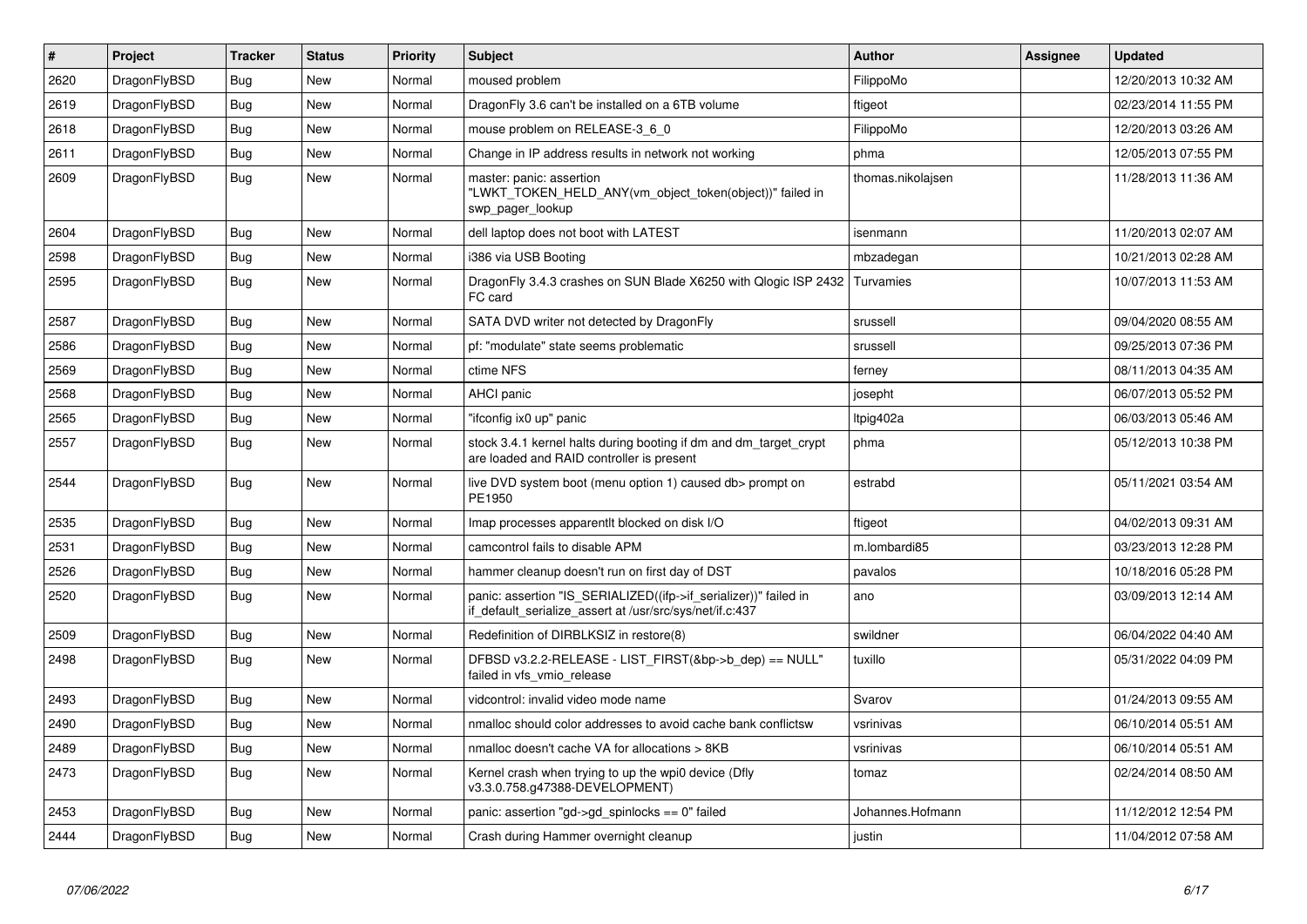| $\sharp$ | Project      | <b>Tracker</b> | <b>Status</b> | <b>Priority</b> | Subject                                                                                                    | <b>Author</b>     | Assignee | <b>Updated</b>      |
|----------|--------------|----------------|---------------|-----------------|------------------------------------------------------------------------------------------------------------|-------------------|----------|---------------------|
| 2436     | DragonFlyBSD | Bug            | New           | Normal          | panic: assertion "lp->lwp_qcpu == dd->cpuid" failed in<br>dfly_acquire_curproc                             | thomas.nikolajsen |          | 01/23/2013 11:07 AM |
| 2434     | DragonFlyBSD | Bug            | <b>New</b>    | Normal          | BTX Halted - Boot fails on USB/GUI                                                                         | lucmv             |          | 10/17/2012 08:12 PM |
| 2430     | DragonFlyBSD | Bug            | New           | Normal          | Alternate Password Hash method                                                                             | robin.carey1      |          | 10/07/2012 06:28 AM |
| 2412     | DragonFlyBSD | Bug            | <b>New</b>    | Normal          | wlan0 fails to get address via dhclient                                                                    | nonsolosoft       |          | 08/30/2012 05:55 AM |
| 2389     | DragonFlyBSD | Bug            | New           | Normal          | computer crashed while listing processes                                                                   | phma              |          | 06/18/2012 02:49 PM |
| 2387     | DragonFlyBSD | Bug            | New           | Normal          | hammer ignores -t during dedup                                                                             | phma              |          | 06/17/2012 12:30 PM |
| 2371     | DragonFlyBSD | Bug            | <b>New</b>    | Normal          | Timezone problem with America/Sao_Paulo                                                                    | raitech           |          | 05/17/2012 01:42 PM |
| 2369     | DragonFlyBSD | Bug            | New           | Normal          | panic: Bad link elm 0xffffffe07edf6068 next->prev != elm                                                   | jaydg             |          | 08/15/2012 03:04 AM |
| 2331     | DragonFlyBSD | Bug            | New           | Normal          | reading mouse mode from unopen file descriptor hangs mouse<br>driver                                       | phma              |          | 03/14/2012 09:43 AM |
| 2329     | DragonFlyBSD | Bug            | <b>New</b>    | Normal          | ibm x3550 & acpi                                                                                           | ano               |          | 06/03/2014 11:37 AM |
| 2324     | DragonFlyBSD | Bug            | New           | Normal          | natacotrol support > 2TB not working even after the ftigeot patch                                          | zenny             |          | 03/03/2012 01:00 AM |
| 2319     | DragonFlyBSD | Bug            | New           | Normal          | crypt/passwd forward compat                                                                                | c.turner1         |          | 02/28/2012 12:39 PM |
| 2316     | DragonFlyBSD | Bug            | New           | Normal          | Ungraceful invalid password handling for adding a new user in the<br>installer                             | rune              |          | 04/27/2012 11:23 PM |
| 2311     | DragonFlyBSD | Bug            | <b>New</b>    | Normal          | Xorg crash having something to do with drm                                                                 | phma              |          | 02/22/2012 09:59 AM |
| 2308     | DragonFlyBSD | Bug            | <b>New</b>    | Normal          | System freeze when unloading snd hda                                                                       | jaydg             |          | 02/19/2012 07:15 AM |
| 2306     | DragonFlyBSD | Bug            | New           | Normal          | a crash starts the kernel debugger in text mode, but just reboots in X                                     | phma              |          | 02/11/2012 08:02 PM |
| 2297     | DragonFlyBSD | Bug            | New           | Normal          | strange NFS (client) error messages / problems                                                             | Anonymous         |          | 02/19/2012 02:59 PM |
| 2292     | DragonFlyBSD | Bug            | New           | Normal          | re interface with jumbo frames (mtu larger than 1500) hangs after<br>some traffic                          | Anonymous         |          | 01/31/2012 12:11 AM |
| 2287     | DragonFlyBSD | Bug            | New           | Normal          | HAMMER(ROOT) Illegal UNDO TAIL signature at<br>300000001967c000                                            | y0n3t4n1          |          | 11/07/2018 01:22 AM |
| 2283     | DragonFlyBSD | <b>Bug</b>     | <b>New</b>    | Normal          | DFBSD DragonFly v2.13.0.957.g4f459 - pmap_release: page<br>should already be gone 0xc27120bc               | tuxillo           |          | 01/23/2012 03:03 AM |
| 2254     | DragonFlyBSD | Bug            | New           | Normal          | panic: assertion "ref < &td->td_toks_end" failed in lwkt_gettoken at<br>/usr/src/sys/kern/lwkt_token.c:588 | eocallaghan       |          | 12/05/2011 10:21 PM |
| 2250     | DragonFlyBSD | Bug            | <b>New</b>    | Normal          | Kernel panic                                                                                               | adamk             |          | 11/23/2018 01:10 AM |
| 2248     | DragonFlyBSD | <b>Bug</b>     | New           | Normal          | sysctl panic                                                                                               | pavalos           |          | 11/23/2011 06:23 PM |
| 2245     | DragonFlyBSD | <b>Bug</b>     | New           | Normal          | panic: assertion "ref < &td->td_toks_end" failed in lwkt_gettoken at<br>/usr/src/sys/kern/lwkt_token.c:588 | juanfra684        |          | 11/22/2011 07:41 PM |
| 2224     | DragonFlyBSD | <b>Bug</b>     | New           | Normal          | v2.13.0.291.gaa7ec - Panic on fq while installing world                                                    | tuxillo           |          | 11/18/2011 01:40 AM |
| 2210     | DragonFlyBSD | Bug            | New           | Normal          | Bugtracker cannot assign default project for new users                                                     | ahuete.devel      |          | 11/17/2011 11:30 AM |
| 2199     | DragonFlyBSD | Bug            | New           | Normal          | screen segfaults if utmpx isn't present                                                                    | pavalos           |          | 11/15/2011 10:52 PM |
| 2182     | DragonFlyBSD | <b>Bug</b>     | New           | Normal          | if_msk PHY FIFO underrun/overflow                                                                          | nonsolosoft       |          | 09/03/2012 06:39 AM |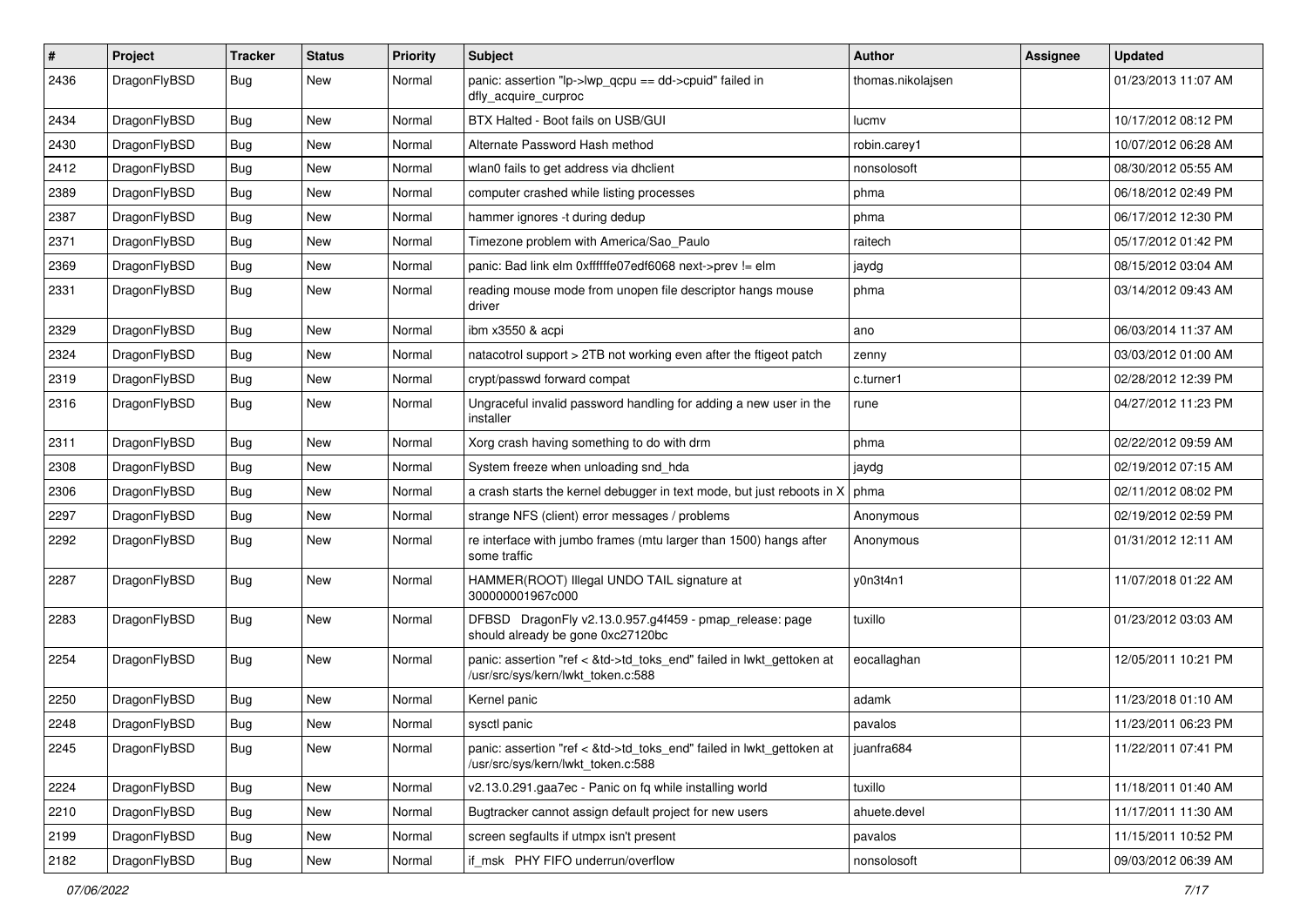| $\pmb{\#}$ | Project      | <b>Tracker</b> | <b>Status</b> | <b>Priority</b> | <b>Subject</b>                                                                         | Author       | Assignee | <b>Updated</b>      |
|------------|--------------|----------------|---------------|-----------------|----------------------------------------------------------------------------------------|--------------|----------|---------------------|
| 2171       | DragonFlyBSD | Bug            | New           | Normal          | DFBSD v2.13.0.151.gdc8442 - panic: assertion "(*ptep &<br>$(PG_MANAGED PG_V)$ == PG_V" | tuxillo      |          | 11/04/2011 05:06 PM |
| 2167       | DragonFlyBSD | <b>Bug</b>     | New           | Normal          | shutdown/reboot fails after uptime msg                                                 | marino       |          | 11/28/2011 03:01 AM |
| 2166       | DragonFlyBSD | Bug            | New           | Normal          | DFBSD v2.13.0.109.g05b9d - Strange lockups                                             | tuxillo      |          | 10/29/2011 11:20 AM |
| 2164       | DragonFlyBSD | <b>Bug</b>     | New           | Normal          | panic on reboot from usb.                                                              | eocallaghan  |          | 10/27/2011 09:29 AM |
| 2161       | DragonFlyBSD | <b>Bug</b>     | New           | Normal          | Outdated xorg.conf file gets installed into etc and screws up mouse                    | eocallaghan  |          | 10/27/2011 01:51 PM |
| 2158       | DragonFlyBSD | Bug            | <b>New</b>    | Normal          | iwn panics with assertion on boot.                                                     | eocallaghan  |          | 10/24/2011 04:13 PM |
| 2154       | DragonFlyBSD | Bug            | New           | Normal          | vkernel copyout() doesn't return EFAULT on error                                       | vsrinivas    |          | 10/20/2011 03:53 AM |
| 2153       | DragonFlyBSD | Bug            | New           | Normal          | Too many unuseful warnings at boot                                                     | juanfra684   |          | 10/18/2011 10:16 PM |
| 2138       | DragonFlyBSD | Bug            | <b>New</b>    | Normal          | > 100% CPU usage                                                                       | robin.carey1 |          | 09/26/2011 12:20 PM |
| 2136       | DragonFlyBSD | Bug            | New           | Normal          | socketpair() doesn't free file descriptors on copyout failure                          | vsrinivas    |          | 04/05/2013 09:13 AM |
| 2129       | DragonFlyBSD | <b>Bug</b>     | New           | Normal          | DFBSD v2.11.0.661.gf9438 i386 - panic: lockmgr thrd_sleep                              | tuxillo      |          | 09/05/2011 09:49 AM |
| 2125       | DragonFlyBSD | Bug            | New           | Normal          | Weird garbage in dmesg                                                                 | herrgard     |          | 08/30/2011 08:04 PM |
| 2124       | DragonFlyBSD | Bug            | New           | Normal          | getty repeating too quickly on port /dev/ttyv0                                         | sgeorge.ml   |          | 09/01/2011 04:28 AM |
| 2123       | DragonFlyBSD | Bug            | New           | Normal          | hammer is losing files                                                                 | schmir       |          | 08/30/2011 07:56 PM |
| 2122       | DragonFlyBSD | Submit         | New           | Normal          | [Review] Fixes to the VFS layer                                                        | ftigeot      |          | 05/31/2022 03:25 PM |
| 2115       | DragonFlyBSD | Bug            | New           | Normal          | [msk] system freeze after receive some paquet                                          | bsdsx        |          | 08/22/2011 10:22 AM |
| 2107       | DragonFlyBSD | <b>Bug</b>     | New           | Normal          | 2.10.1 sata dvd drive issue                                                            | ausppc       |          | 07/31/2011 08:41 PM |
| 2104       | DragonFlyBSD | Bug            | <b>New</b>    | Normal          | network configuration seg. fault on install CD                                         | navratil     |          | 07/26/2011 07:55 AM |
| 2099       | DragonFlyBSD | Bug            | <b>New</b>    | Normal          | page fault panic in vm system                                                          | pavalos      |          | 07/10/2011 08:51 AM |
| 2098       | DragonFlyBSD | Submit         | New           | Normal          | [PATCH] correct ath man page example<br>(/usr/src/share/man/man4/ath.4)                | nobody       |          | 11/15/2011 12:27 AM |
| 2094       | DragonFlyBSD | <b>Bug</b>     | <b>New</b>    | Normal          | Segfault when gdb printing backtrace from core dump                                    | greenrd      |          | 06/25/2011 04:14 PM |
| 2085       | DragonFlyBSD | Bug            | New           | Normal          | panic: assertion: $(m\rightarrow$ flags & PG MAPPED) == 0 in<br>vm_page_free_toq       | vsrinivas    |          | 06/10/2011 07:48 AM |
| 2084       | DragonFlyBSD | <b>Bug</b>     | <b>New</b>    | Normal          | DFBSD v2.11.0.242.g4d317 - panic: zone: entry not free                                 | tuxillo      |          | 07/03/2012 01:23 AM |
| 2082       | DragonFlyBSD | <b>Bug</b>     | New           | Normal          | dfbsd 2.10.1 amd64 - mc port build error with 'bmake bin-install'                      | sun-doctor   |          | 05/25/2011 07:18 PM |
| 2080       | DragonFlyBSD | Bug            | New           | Normal          | panic: lockmgr thrd sleep: called from interrupt, ipi, or hard code<br>section         | rumcic       |          | 05/30/2011 05:06 PM |
| 2078       | DragonFlyBSD | Bug            | New           | Normal          | DFBSD i386 v2.11.0.201.g3ed2f - Panic during installworld into a<br>vn0 device         | tuxillo      |          | 05/19/2011 07:50 PM |
| 2077       | DragonFlyBSD | <b>Bug</b>     | <b>New</b>    | Normal          | USB devices conflicting                                                                | srussell     |          | 05/17/2011 05:12 PM |
| 2075       | DragonFlyBSD | Bug            | New           | Normal          | pflogd on x86_64                                                                       | fanch        |          | 05/16/2011 04:04 PM |
| 2072       | DragonFlyBSD | <b>Bug</b>     | New           | Normal          | Fatal trap 12: stopped at lwkt_send_ipiq3                                              | rumcic       |          | 05/17/2011 04:12 AM |
| 2067       | DragonFlyBSD | Bug            | New           | Normal          | sound/pcm: "play interrupt timeout, channel dead"                                      | matthiasr    |          | 05/11/2021 03:55 AM |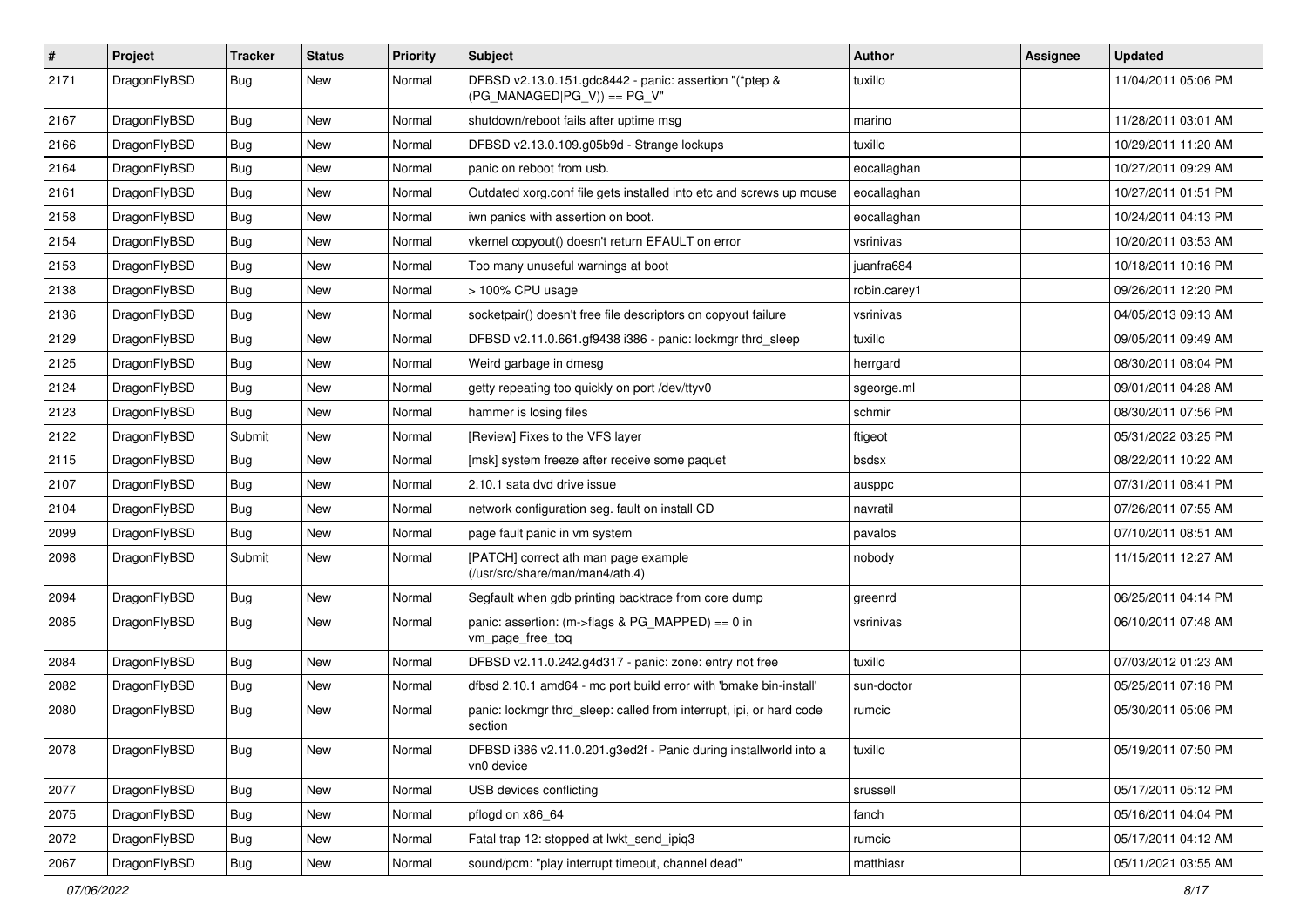| $\vert$ # | Project      | <b>Tracker</b> | <b>Status</b> | Priority | <b>Subject</b>                                                                                                                                                                                    | Author             | Assignee | <b>Updated</b>      |
|-----------|--------------|----------------|---------------|----------|---------------------------------------------------------------------------------------------------------------------------------------------------------------------------------------------------|--------------------|----------|---------------------|
| 2061      | DragonFlyBSD | <b>Bug</b>     | <b>New</b>    | Normal   | USB keyboard boot panic                                                                                                                                                                           | sjg                |          | 05/04/2012 12:20 AM |
| 2055      | DragonFlyBSD | Bug            | <b>New</b>    | Normal   | $ssh + IPV6 + bridge \Rightarrow connection freezes$                                                                                                                                              | steve              |          | 04/24/2011 07:13 PM |
| 2052      | DragonFlyBSD | Bug            | <b>New</b>    | Normal   | Kernel panic: CPU APIC ID out of range                                                                                                                                                            | Anonymous          |          | 05/02/2011 11:06 AM |
| 2051      | DragonFlyBSD | <b>Bug</b>     | New           | Normal   | No ipv6 lan route entry created on 2.10                                                                                                                                                           | ftigeot            |          | 04/21/2011 10:37 AM |
| 2048      | DragonFlyBSD | Bug            | <b>New</b>    | Normal   | panic: ffs sync: rofs mod                                                                                                                                                                         | pavalos            |          | 04/12/2011 05:45 AM |
| 2045      | DragonFlyBSD | <b>Bug</b>     | <b>New</b>    | Normal   | ral(4): Fatal trap 12: page fault while in kernel mode (two panics)                                                                                                                               | herrgard           |          | 11/03/2011 05:34 PM |
| 2042      | DragonFlyBSD | Bug            | New           | Normal   | kernel panic, when run boot0cfg                                                                                                                                                                   | sepherosa          |          | 05/31/2022 03:01 PM |
| 2008      | DragonFlyBSD | <b>Bug</b>     | <b>New</b>    | Normal   | lwkt_setcpu_remote: td->td_flags 00800621 console flood                                                                                                                                           | pavalos            |          | 03/06/2011 09:37 PM |
| 2004      | DragonFlyBSD | Bug            | New           | Normal   | LWKT WAIT IPIQ panic                                                                                                                                                                              | steve              |          | 03/08/2011 05:46 PM |
| 1990      | DragonFlyBSD | Bug            | <b>New</b>    | Normal   | /mnt too large to mount                                                                                                                                                                           | peur.neu           |          | 02/16/2011 11:24 PM |
| 1984      | DragonFlyBSD | <b>Bug</b>     | New           | Normal   | hammer mount fails after crash - HAMMER: FIFO record bad head<br>signature                                                                                                                        | thomas.nikolajsen  |          | 03/08/2011 06:57 PM |
| 1975      | DragonFlyBSD | <b>Bug</b>     | New           | Normal   | Applications seg fault in select() and poll()                                                                                                                                                     | rumcic             |          | 05/31/2022 02:58 PM |
| 1961      | DragonFlyBSD | Bug            | New           | Normal   | Can't create dump from DDB                                                                                                                                                                        | shamaz             |          | 01/29/2011 09:02 PM |
| 1959      | DragonFlyBSD | <b>Bug</b>     | <b>New</b>    | Normal   | DFBSD v2.9.1.422.gc98f2 - Panic during boot - IPv6 and PF                                                                                                                                         | tuxillo            |          | 01/13/2011 03:37 AM |
| 1951      | DragonFlyBSD | Bug            | <b>New</b>    | Normal   | dma timeouts at phyaddr on a good hdd                                                                                                                                                             | peur.neu           |          | 01/04/2011 07:12 AM |
| 1949      | DragonFlyBSD | Bug            | <b>New</b>    | Normal   | iwn panic                                                                                                                                                                                         | pavalos            |          | 01/30/2011 03:21 AM |
| 1944      | DragonFlyBSD | <b>Bug</b>     | New           | Normal   | panic: backing object 0xdea7b258 was somehow re-referenced<br>during collapse!                                                                                                                    | sepherosa          |          | 12/27/2010 02:06 AM |
| 1943      | DragonFlyBSD | Bug            | <b>New</b>    | Normal   | hammer assertion panic                                                                                                                                                                            | peter              |          | 12/27/2010 12:45 AM |
| 1942      | DragonFlyBSD | Bug            | New           | Normal   | locking against myself in getcacheblk()?                                                                                                                                                          | qhwt.dfly          |          | 05/31/2022 02:15 PM |
| 1941      | DragonFlyBSD | <b>Bug</b>     | <b>New</b>    | Normal   | wlan config crash                                                                                                                                                                                 | abandon.every.hope |          | 12/24/2010 07:54 PM |
| 1939      | DragonFlyBSD | Bug            | New           | Normal   | Panic on nightly build and stress test box                                                                                                                                                        | lentferj           |          | 12/18/2010 08:41 AM |
| 1935      | DragonFlyBSD | Bug            | <b>New</b>    | Normal   | mouse does not work after switching between x and console                                                                                                                                         | shamaz             |          | 12/13/2010 10:06 AM |
| 1923      | DragonFlyBSD | <b>Bug</b>     | New           | Normal   | Abysmal NFS performance with IPv6                                                                                                                                                                 | ftigeot            |          | 12/05/2010 09:34 PM |
| 1917      | DragonFlyBSD | <b>Bug</b>     | New           | Normal   | panic: assertion: (RB EMPTY(&ip->rec_tree) && (ip->flags &<br>HAMMER_INODE_XDIRTY) == 0)    (!RB_EMPTY(&ip->rec_tree)<br>&& (ip->flags & HAMMER INODE XDIRTY) != 0) in<br>hammer_flush_inode_done | qhwt.dfly          |          | 11/24/2010 03:23 AM |
| 1916      | DragonFlyBSD | Bug            | New           | Normal   | Constant crashes on x86_64 with UFS                                                                                                                                                               | lentferj           |          | 11/21/2010 07:40 PM |
| 1913      | DragonFlyBSD | <b>Bug</b>     | <b>New</b>    | Normal   | panic: assertion: ip->flush_state != HAMMER_FST_FLUSH in<br>hammer_flush_inode_core                                                                                                               | swildner           |          | 11/20/2010 05:27 PM |
| 1907      | DragonFlyBSD | <b>Bug</b>     | <b>New</b>    | Normal   | Hammer crash in hammer flusher flush()                                                                                                                                                            | swildner           |          | 11/11/2010 05:07 AM |
| 1899      | DragonFlyBSD | Bug            | New           | Normal   | Keyboard doesn't work                                                                                                                                                                             | fransm             |          | 05/15/2022 03:32 PM |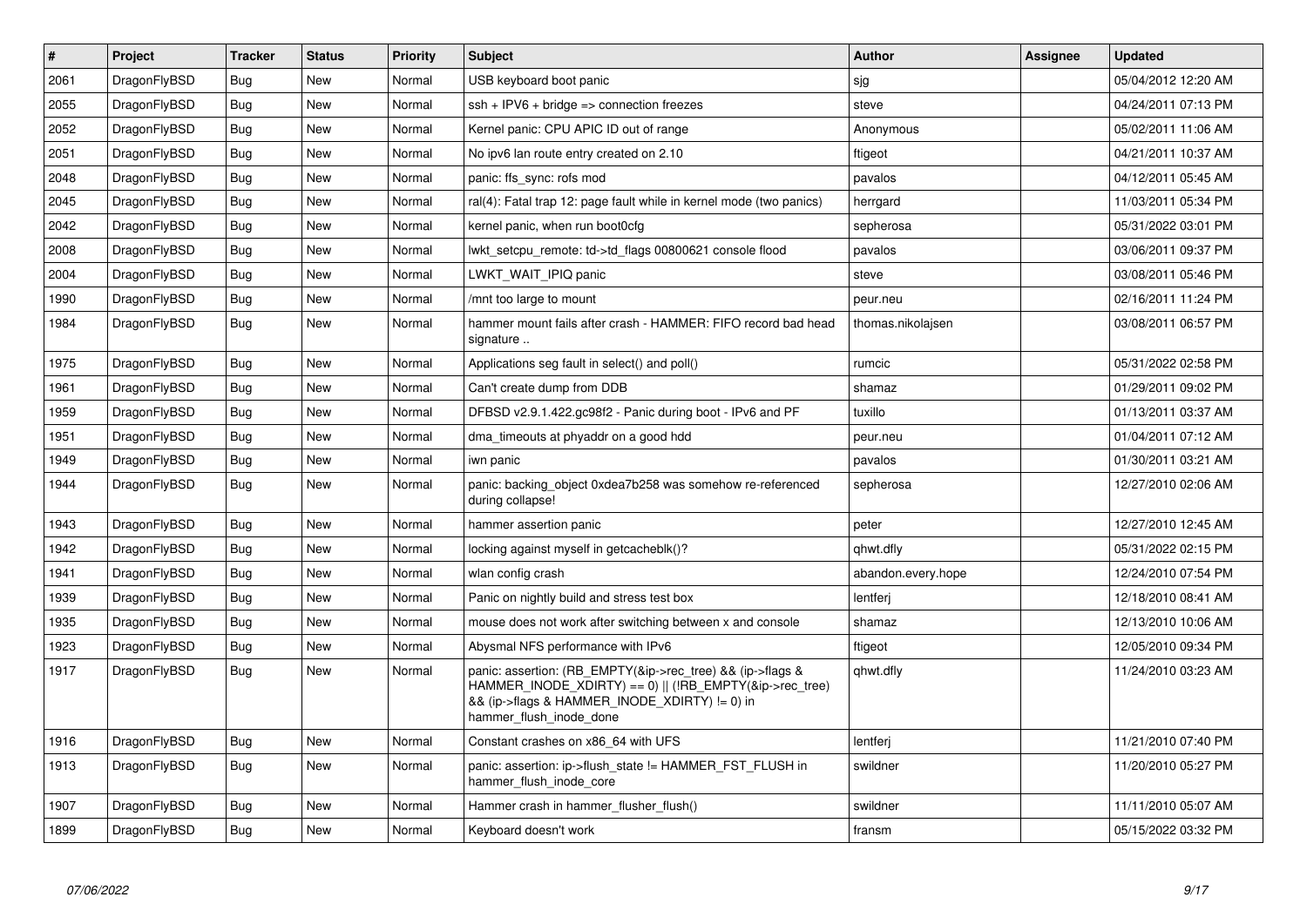| $\vert$ # | <b>Project</b> | <b>Tracker</b> | <b>Status</b> | <b>Priority</b> | <b>Subject</b>                                                                                                                                           | <b>Author</b>    | Assignee | Updated             |
|-----------|----------------|----------------|---------------|-----------------|----------------------------------------------------------------------------------------------------------------------------------------------------------|------------------|----------|---------------------|
| 1884      | DragonFlyBSD   | <b>Bug</b>     | <b>New</b>    | Normal          | System completely freezes while listening music (devbuf: malloc<br>limit exceeded)                                                                       | shamaz           |          | 01/24/2011 05:00 PM |
| 1877      | DragonFlyBSD   | <b>Bug</b>     | New           | Normal          | Freeze during 1st hammer cleanup after new install                                                                                                       | elekktretterr    |          | 05/15/2022 11:43 AM |
| 1874      | DragonFlyBSD   | Bug            | New           | Normal          | mpd listening on all IPs, accepting only on one                                                                                                          | rumcic           |          | 05/08/2011 01:01 PM |
| 1873      | DragonFlyBSD   | <b>Bug</b>     | <b>New</b>    | Normal          | Panic upon usb mouse detach and reattaching                                                                                                              | rumcic           |          | 02/01/2011 09:53 AM |
| 1867      | DragonFlyBSD   | <b>Bug</b>     | New           | Normal          | it(4) motherboard and fan problems                                                                                                                       | tuxillo          |          | 07/08/2011 10:48 AM |
| 1861      | DragonFlyBSD   | <b>Bug</b>     | New           | Normal          | panic via kprintf (lockmgr called in a hard section)                                                                                                     | vsrinivas        |          | 10/11/2010 12:56 AM |
| 1850      | DragonFlyBSD   | <b>Bug</b>     | New           | Normal          | volume-add on hammer root fs panic                                                                                                                       | Johannes.Hofmann |          | 04/18/2019 04:27 AM |
| 1836      | DragonFlyBSD   | Bug            | New           | Normal          | Incorrect TCP checksum show up in tcpdump                                                                                                                | robgar1          |          | 05/15/2022 11:22 AM |
| 1826      | DragonFlyBSD   | <b>Bug</b>     | <b>New</b>    | Normal          | panic during boot: assertion so->so_port  in tcp_input                                                                                                   | ftigeot          |          | 05/15/2022 11:05 AM |
| 1818      | DragonFlyBSD   | Bug            | New           | Normal          | panic: Bad tailg NEXT (kqueue issue ?)                                                                                                                   | ftigeot          |          | 05/15/2022 11:40 AM |
| 1786      | DragonFlyBSD   | Bug            | <b>New</b>    | Normal          | Calling NULL function pointer initiates panic loop                                                                                                       | sjg              |          | 10/11/2010 05:28 PM |
| 1774      | DragonFlyBSD   | Bug            | <b>New</b>    | Normal          | New IP header cleanup branch available for testing                                                                                                       | dillon           |          | 05/15/2022 10:59 AM |
| 1695      | DragonFlyBSD   | <b>Bug</b>     | <b>New</b>    | Normal          | NFS-related system breakdown                                                                                                                             | Anonymous        |          | 04/10/2014 12:35 AM |
| 1634      | DragonFlyBSD   | <b>Bug</b>     | <b>New</b>    | Normal          | panic: spin_lock: 0xe4ad1320, indefinitive wait!                                                                                                         | elekktretterr    |          | 01/19/2015 03:21 AM |
| 1594      | DragonFlyBSD   | <b>Bug</b>     | <b>New</b>    | Normal          | Kernel panic during boot from Live CD on Dell E6400                                                                                                      | bodie            |          | 05/11/2021 03:54 AM |
| 1559      | DragonFlyBSD   | <b>Bug</b>     | <b>New</b>    | Normal          | kernel trap                                                                                                                                              | phma             |          | 11/27/2021 08:43 AM |
| 1525      | DragonFlyBSD   | <b>Bug</b>     | New           | Normal          | boehm-gc problems                                                                                                                                        | hasso            |          | 10/13/2012 07:13 PM |
| 1463      | DragonFlyBSD   | <b>Bug</b>     | <b>New</b>    | Normal          | Mountroot before drives are initialized                                                                                                                  | elekktretterr    |          | 12/07/2010 01:30 PM |
| 1246      | DragonFlyBSD   | Bug            | New           | Normal          | bad resolution (monitor desync) with livedvd                                                                                                             | Przem0l          |          | 02/18/2014 06:29 AM |
| 1194      | DragonFlyBSD   | <b>Bug</b>     | <b>New</b>    | Normal          | SCSI errors while trying to copy photos from my camera                                                                                                   | elekktretterr    |          | 01/14/2015 04:39 PM |
| 1193      | DragonFlyBSD   | Bug            | New           | Normal          | kernel doesn't recognize cdrom drive                                                                                                                     | nonsolosoft      |          | 01/25/2014 09:11 PM |
| 1192      | DragonFlyBSD   | Submit         | New           | Normal          | KKASSERTs in sys/kern/uipc_{msg,socket}.c are too strict                                                                                                 | rumcic           |          | 05/11/2021 04:07 AM |
| 989       | DragonFlyBSD   | Bug            | New           | Normal          | installer/fdisk trouble with wrapped values                                                                                                              | Discodestroyer   |          | 02/18/2014 06:27 AM |
| 1430      | DragonFlyBSD   | Bug            | New           | Normal          | Buggy w(1)?                                                                                                                                              | hasso            | alexh    | 11/24/2010 08:09 AM |
| 3154      | DragonFlyBSD   | Submit         | <b>New</b>    | Normal          | Update serial handling in bootloader                                                                                                                     | ddegroot         | dillon   | 11/06/2018 11:21 PM |
| 2092      | DragonFlyBSD   | <b>Bug</b>     | <b>New</b>    | Normal          | Panic: Bad link elm 0x next->prev != elm                                                                                                                 | masterblaster    | dillon   | 12/04/2011 12:49 PM |
| 1964      | DragonFlyBSD   | <b>Bug</b>     | <b>New</b>    | Normal          | iwn (panic assertion : wlan assert serialized)                                                                                                           | sjmm.ptr         | josepht  | 02/01/2011 12:57 PM |
| 1946      | DragonFlyBSD   | Bug            | New           | Normal          | ieee80211 panic                                                                                                                                          | pavalos          | josepht  | 01/27/2011 06:00 PM |
| 1969      | DragonFlyBSD   | <b>Bug</b>     | New           | Normal          | pf-related network problem                                                                                                                               | pavalos          | lentferj | 02/01/2011 06:57 PM |
| 2822      | DragonFlyBSD   | <b>Bug</b>     | <b>New</b>    | Normal          | USB 3.0 stick throws "reading primary partition table: error<br>accessing offset 000[] for 152" error, while the stick works on any<br>other OS I tested | revuwa           | profmakx | 06/29/2015 05:56 AM |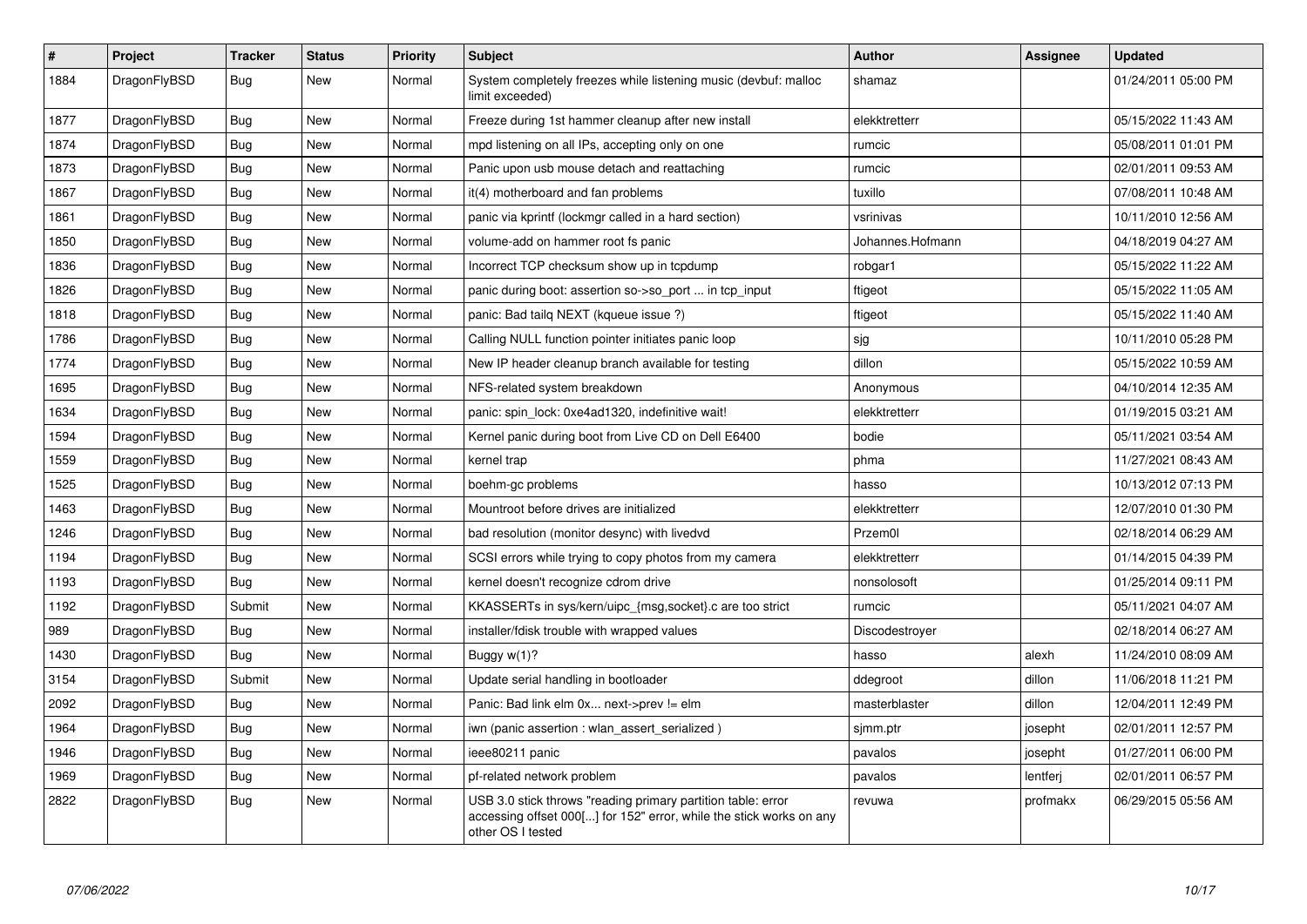| #    | Project      | <b>Tracker</b> | <b>Status</b> | <b>Priority</b> | Subject                                                                                      | Author          | <b>Assignee</b> | <b>Updated</b>      |
|------|--------------|----------------|---------------|-----------------|----------------------------------------------------------------------------------------------|-----------------|-----------------|---------------------|
| 2746 | DragonFlyBSD | Bug            | New           | Normal          | some fraction of xterms started from the xmonad window manager<br>get killed with SIGALRM    | isenmann        | profmakx        | 12/28/2014 02:51 AM |
| 1769 | DragonFlyBSD | Bug            | <b>New</b>    | Normal          | panic: assertion: _tp->tt_msg->tt_cpuid == mycpuid in<br>tcp callout active                  | pavalos         | sjg             | 05/15/2022 11:07 AM |
| 2585 | DragonFlyBSD | Bug            | <b>New</b>    | Normal          | Dfly 3.4.3 on ESXi 5.1, HP Smart Array P410 passthrough<br>recognised, but not functioning   | yggdrasil       | swildner        | 05/09/2022 08:14 AM |
| 2265 | DragonFlyBSD | Bug            | <b>New</b>    | Normal          | mbsrtowcs does not properly handle invalid mbstate t in ps                                   | c.turner1       | swildner        | 01/10/2012 07:56 PM |
| 341  | DragonFlyBSD | Bug            | New           | Normal          | Vinum erroneously repors devices as busy                                                     | corecode        | swildner        | 01/21/2012 04:50 AM |
| 3314 | DragonFlyBSD | <b>Bug</b>     | New           | Normal          | Bring virtio console(4) from FreeBSD                                                         | tuxillo         | tuxillo         | 05/29/2022 08:24 AM |
| 2496 | DragonFlyBSD | <b>Bug</b>     | New           | Normal          | NTFS malloc limit exceeded                                                                   | plasmob         | tuxillo         | 02/19/2013 08:47 AM |
| 2416 | DragonFlyBSD | Bug            | New           | Normal          | ".' entry can be removed on mounted nfs filesystem                                           | ftigeot         | tuxillo         | 06/03/2014 04:40 AM |
| 1876 | DragonFlyBSD | Bug            | New           | Normal          | devfs in jail + logging out from console(ttyv1+) -> panic                                    | qhwt.dfly       | tuxillo         | 05/31/2022 03:24 PM |
| 1556 | DragonFlyBSD | <b>Bug</b>     | New           | Normal          | many processes stuck in "hmrrcm", system unusable                                            | corecode        | tuxillo         | 05/11/2021 03:52 AM |
| 1474 | DragonFlyBSD | <b>Bug</b>     | New           | Normal          | ithread 1 unexpectedly rescheduled                                                           | corecode        | tuxillo         | 05/11/2021 03:52 AM |
| 1442 | DragonFlyBSD | Bug            | New           | Normal          | blocking SIGSEGV and triggering a segment violation produces an<br>all CPU consuming process | corecode        | tuxillo         | 05/11/2021 03:52 AM |
| 1440 | DragonFlyBSD | <b>Bug</b>     | <b>New</b>    | Normal          | ptrace/gdb doesn't work after process blocks SIGTRAP                                         | corecode        | tuxillo         | 05/11/2021 03:52 AM |
| 1293 | DragonFlyBSD | <b>Bug</b>     | <b>New</b>    | Normal          | 2.2.1-REL Installer Request                                                                  | mk              | tuxillo         | 05/11/2021 04:00 AM |
| 731  | DragonFlyBSD | Bug            | New           | Normal          | system freeze on "slice too large"                                                           | corecode        | tuxillo         | 06/25/2022 04:01 AM |
| 2577 | DragonFlyBSD | Bug            | New           | Normal          | virtio-blk iops performance is cpu limited on high end devices                               | $q$ js278       | vsrinivas       | 08/01/2013 02:28 PM |
| 2370 | DragonFlyBSD | Bug            | New           | Normal          | panic: ffs valloc: dup alloc                                                                 | marino          | vsrinivas       | 02/01/2013 09:28 AM |
| 2113 | DragonFlyBSD | <b>Bug</b>     | New           | Normal          | nmalloc threaded program fork leak                                                           | vsrinivas       | vsrinivas       | 08/11/2011 07:25 PM |
| 3311 | DragonFlyBSD | <b>Bug</b>     | New           | Low             | TrueCrypt support may cause kernel crash                                                     | arcade@b1t.name |                 | 04/29/2022 06:19 AM |
| 3228 | DragonFlyBSD | <b>Bug</b>     | New           | Low             | pfi kif unref: state refcount $\leq 0$ in dmesg                                              | justin          |                 | 03/05/2021 06:39 AM |
| 3132 | DragonFlyBSD | Bug            | New           | Low             | unifdef mined                                                                                | bcallah         |                 | 04/26/2018 08:34 PM |
| 3107 | DragonFlyBSD | Bug            | New           | Low             | ACPI interrupt storm when loading i915 on Lenovo T460                                        | oyvinht         |                 | 07/15/2020 07:01 AM |
| 3101 | DragonFlyBSD | <b>Bug</b>     | New           | Low             | PFI CGI install not working in dragonflybsd 5.0.1 USB install                                | bnegre82        |                 | 05/11/2021 04:14 AM |
| 3024 | DragonFlyBSD | Bug            | New           | Low             | sys/dev/netif/wi/if wi.c:1090]: (style) Redundant condition                                  | dcb             |                 | 04/11/2017 11:56 AM |
| 2931 | DragonFlyBSD | Bug            | New           | Low             | 'gdb' of 'vkernel' unable to print backtrace                                                 | tofergus        |                 | 07/26/2016 01:51 PM |
| 2887 | DragonFlyBSD | <b>Bug</b>     | New           | Low             | Missing extattr_namespace_to_string and<br>extattr_string_to_namespace functions             | rubenk          |                 | 02/06/2016 05:09 AM |
| 2882 | DragonFlyBSD | Bug            | New           | Low             | bridge sends packets from individual interfaces                                              | arcade@b1t.name |                 | 01/09/2016 12:43 PM |
| 2878 | DragonFlyBSD | Bug            | New           | Low             | [fix] CCVER problem when using clang and cpu extensions<br>(intrinsics)                      | arcade@b1t.name |                 | 06/24/2016 04:25 AM |
| 2877 | DragonFlyBSD | <b>Bug</b>     | New           | Low             | sed fails when working with UTF-8 locale and non-UTF symbols                                 | arcade@b1t.name |                 | 12/30/2015 11:20 AM |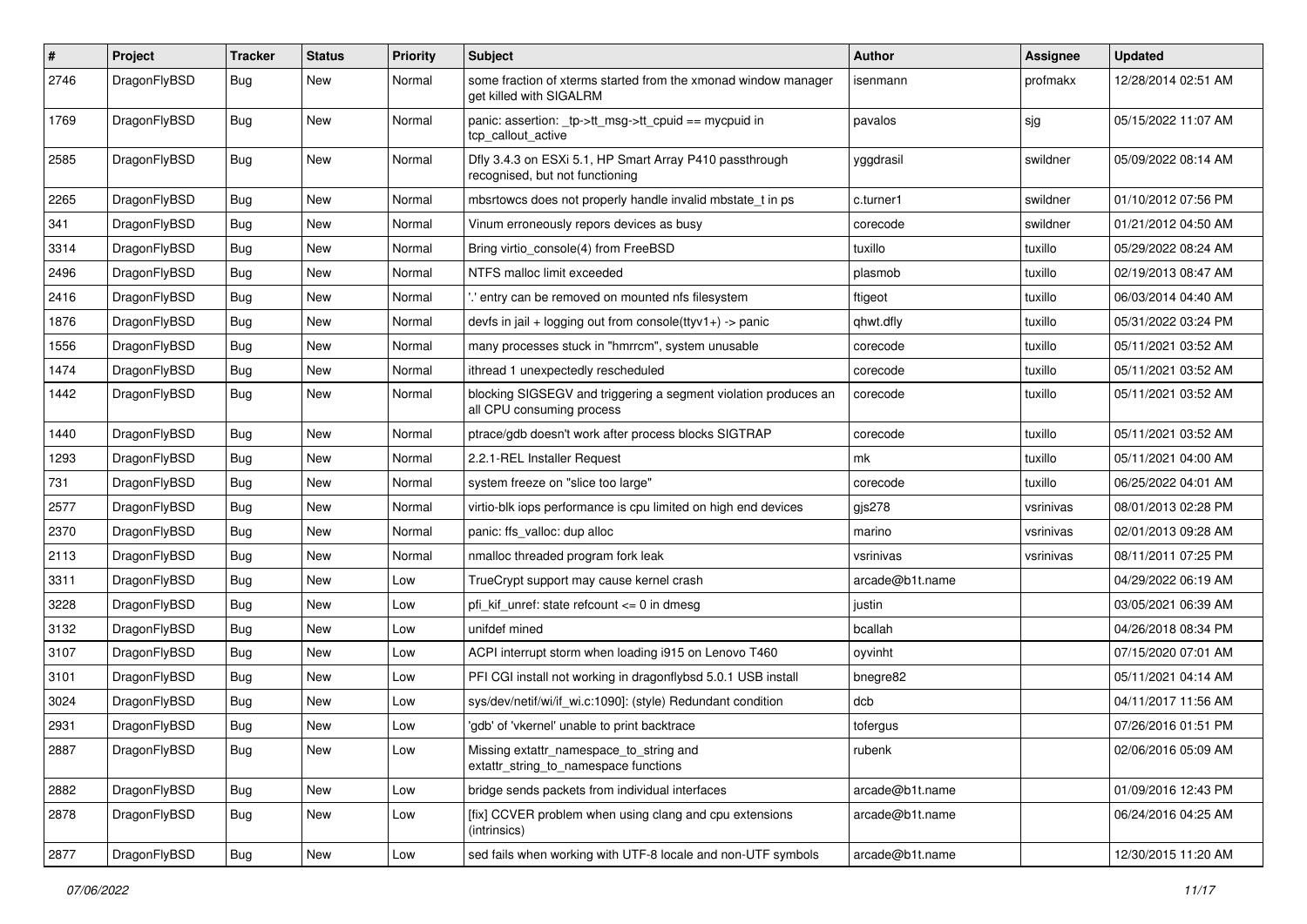| $\vert$ # | Project      | <b>Tracker</b> | <b>Status</b> | <b>Priority</b> | <b>Subject</b>                                                                                                | Author            | Assignee | <b>Updated</b>      |
|-----------|--------------|----------------|---------------|-----------------|---------------------------------------------------------------------------------------------------------------|-------------------|----------|---------------------|
| 2859      | DragonFlyBSD | Bug            | New           | Low             | Installer configuration menu always highlights "Select timezone", no<br>matter which step was last completed. | cgag              |          | 12/02/2015 01:54 PM |
| 2858      | DragonFlyBSD | Bug            | New           | Low             | Installer "Local or UTC" question should have "No" selected by<br>default.                                    | cgag              |          | 12/02/2015 01:18 PM |
| 2790      | DragonFlyBSD | Submit         | <b>New</b>    | Low             | filedesc softrefs increment code factoring                                                                    | dclink            |          | 02/21/2015 04:00 AM |
| 2680      | DragonFlyBSD | <b>Bug</b>     | New           | Low             | boot0cfg update makes box unbootable                                                                          | herrgard          |          | 06/10/2014 06:02 AM |
| 2675      | DragonFlyBSD | <b>Bug</b>     | <b>New</b>    | Low             | Ultimate N WiFi Link 5300 get iwn_intr: fatal firmware error on 5GHz                                          | revuwa            |          | 05/11/2021 04:07 AM |
| 2552      | DragonFlyBSD | <b>Bug</b>     | New           | Low             | hammer recovery should indicate progress                                                                      | phma              |          | 05/03/2013 12:13 AM |
| 2529      | DragonFlyBSD | Bug            | New           | Low             | Sundance network adapter is not detected and attached                                                         | kworr             |          | 03/25/2013 02:29 AM |
| 2403      | DragonFlyBSD | <b>Bug</b>     | <b>New</b>    | Low             | newfs -E doesn't handle /dev/serno device names properly                                                      | ftigeot           |          | 08/17/2012 05:07 AM |
| 2095      | DragonFlyBSD | <b>Bug</b>     | New           | Low             | Running installer post-install: Unsupported DFUI transport "                                                  | greenrd           |          | 06/26/2011 09:20 AM |
| 2020      | DragonFlyBSD | Bug            | <b>New</b>    | Low             | Port brcm80211 driver from Linux to DragonFly BSD                                                             | studer            |          | 03/05/2011 10:54 PM |
| 1982      | DragonFlyBSD | <b>Bug</b>     | New           | Low             | There is no linuxulator on x86-64                                                                             | herrgard          |          | 05/31/2022 02:25 PM |
| 1947      | DragonFlyBSD | Bug            | New           | Low             | GA-880GM-UD2H (rev. 1.3) AHCI fails to detect disks at the end of<br>the RAID controller                      | eocallaghan       |          | 11/27/2021 08:46 AM |
| 1882      | DragonFlyBSD | Bug            | <b>New</b>    | Low             | Idea for handling new USB vendor/device codes                                                                 | bmk               |          | 10/20/2010 12:15 PM |
| 1313      | DragonFlyBSD | Bug            | New           | Low             | Signal code in kernel needs major overhaul (signal queues,<br>si_code, si_addr)                               | hasso             |          | 05/11/2021 04:00 AM |
| 1538      | DragonFlyBSD | Bug            | <b>New</b>    | Low             | mountroot should probe file systems                                                                           | corecode          | alexh    | 11/24/2010 06:35 PM |
| 679       | DragonFlyBSD | Bug            | <b>New</b>    | Low             | Netgraph backward compatibility for old *LEN constants                                                        | nant              | nant     | 02/18/2014 05:45 AM |
| 600       | DragonFlyBSD | Bug            | New           | Low             | /sys/libkern/karc4random                                                                                      | robin carey5      | profmakx | 01/19/2015 03:07 AM |
| 1532      | DragonFlyBSD | Bug            | New           | Low             | jemalloc doesn't work on DragonFly                                                                            | hasso             | sjg      | 08/02/2011 01:14 AM |
| 2252      | DragonFlyBSD | <b>Bug</b>     | New           | Low             | snd_hda not useable if loaded via /boot/loader.conf                                                           | xbit              | swildner | 12/14/2011 12:23 AM |
| 1714      | DragonFlyBSD | <b>Bug</b>     | New           | Low             | hwpmc                                                                                                         | alexh             | swildner | 08/18/2012 02:03 PM |
| 3113      | DragonFlyBSD | Bug            | In Progress   | Urgent          | Booting vKernel fails due being out of swap space                                                             | tcullen           |          | 05/11/2021 04:14 AM |
| 2499      | DragonFlyBSD | <b>Bug</b>     | In Progress   | Urgent          | DRAGONFLY 3 2 lockd not responding correctly                                                                  | Nerzhul           |          | 01/22/2013 12:47 PM |
| 3111      | DragonFlyBSD | <b>Bug</b>     | In Progress   | High            | Mouse lags every second heavily under X11                                                                     | mneumann          |          | 12/12/2017 09:46 PM |
| 2296      | DragonFlyBSD | <b>Bug</b>     | In Progress   | High            | panic: assertion "m->wire count > 0" failed                                                                   | thomas.nikolajsen |          | 08/30/2012 06:09 AM |
| 884       | DragonFlyBSD | <b>Bug</b>     | In Progress   | High            | Performance/memory problems under filesystem IO load                                                          | hasso             |          | 05/11/2021 03:50 AM |
| 3317      | DragonFlyBSD | <b>Bug</b>     | In Progress   | Normal          | Network vtnet0 not working on Hetzner cloud                                                                   | mneumann          |          | 06/18/2022 03:55 AM |
| 3310      | DragonFlyBSD | <b>Bug</b>     | In Progress   | Normal          | NVMM+QEMU fail to boot with UEFI: Mem Assist Failed<br>[gpa=0xfffffff0]                                       | liweitianux       |          | 01/11/2022 03:22 PM |
| 3299      | DragonFlyBSD | Bug            | In Progress   | Normal          | DragonFlyBSD reports utterly wrong uptime (most of the time, right<br>after booting in)                       | adrian            |          | 11/11/2021 01:43 PM |
| 3269      | DragonFlyBSD | <b>Bug</b>     | In Progress   | Normal          | Is double-buffer'd buf still required by HAMMER2?                                                             | tkusumi           |          | 05/12/2021 04:09 PM |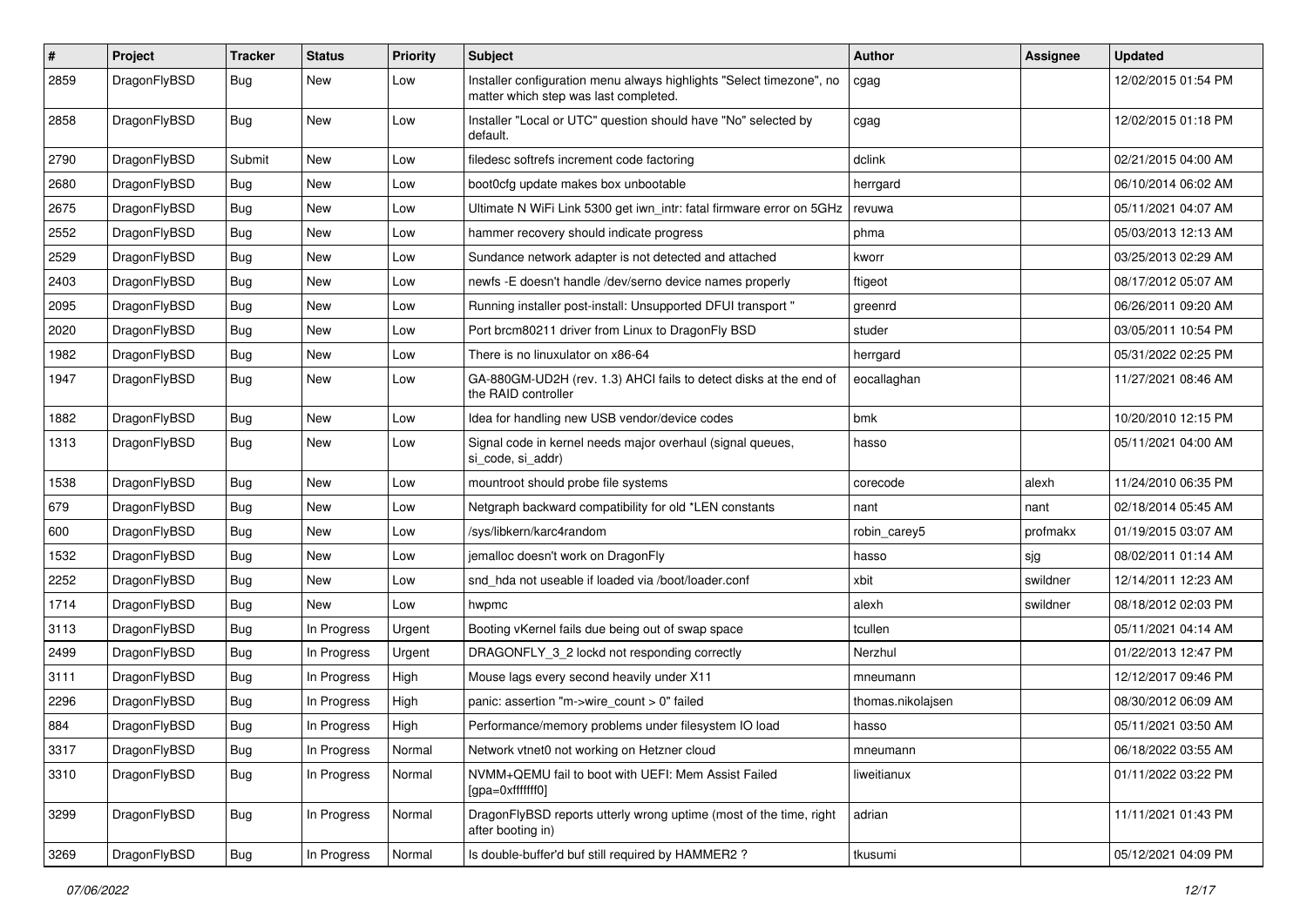| #    | Project      | <b>Tracker</b> | <b>Status</b> | <b>Priority</b> | Subject                                                                                                | <b>Author</b> | Assignee  | <b>Updated</b>      |
|------|--------------|----------------|---------------|-----------------|--------------------------------------------------------------------------------------------------------|---------------|-----------|---------------------|
| 3021 | DragonFlyBSD | Bug            | In Progress   | Normal          | sys/dev/drm/i915/i915_gem_stolen.c:115]: (error) Signed integer<br>overflow for expression '65535<<20' | dcb           |           | 04/11/2017 12:46 PM |
| 3011 | DragonFlyBSD | Bug            | In Progress   | Normal          | dragonfly/sys/dev/netif/re/re.c: suspicious code?                                                      | dcb           |           | 07/29/2017 01:26 AM |
| 2731 | DragonFlyBSD | <b>Bug</b>     | In Progress   | Normal          | Screen full of random colors when starting Xorg with Intel Haswell<br>HD Graphics P4600                | jkatzmaier    |           | 11/12/2014 04:08 PM |
| 2414 | DragonFlyBSD | <b>Bug</b>     | In Progress   | Normal          | Lenovo S10 acpi freeze (not new)                                                                       | davshao       |           | 05/11/2021 04:13 AM |
| 2360 | DragonFlyBSD | <b>Bug</b>     | In Progress   | Normal          | Wishlist: virtio driver import                                                                         | vsrinivas     |           | 06/04/2022 04:16 AM |
| 2351 | DragonFlyBSD | <b>Bug</b>     | In Progress   | Normal          | DFBSD v3.1.0.579.g44ccf - Stuck during startup, random freezes                                         | tuxillo       |           | 04/24/2012 08:21 AM |
| 2345 | DragonFlyBSD | <b>Bug</b>     | In Progress   | Normal          | DFBSD v3.1.0.457.gd679f - NFS panic on diskless station                                                | tuxillo       |           | 04/07/2012 05:22 PM |
| 2282 | DragonFlyBSD | <b>Bug</b>     | In Progress   | Normal          | gdb segfaults with certain corefiles                                                                   | tuxillo       |           | 01/18/2012 04:40 PM |
| 2013 | DragonFlyBSD | <b>Bug</b>     | In Progress   | Normal          | oversized DMA request loop                                                                             | josepht       |           | 05/11/2021 04:06 AM |
| 1749 | DragonFlyBSD | <b>Bug</b>     | In Progress   | Normal          | HAMMER fsstress panic in hammer_flush_inode_core<br>'ip->flush_state != HAMMER_FST_FLUSH'              | vsrinivas     |           | 05/11/2021 04:06 AM |
| 1744 | DragonFlyBSD | <b>Bug</b>     | In Progress   | Normal          | HAMMER fsstress panic in hammer setup child callback                                                   | vsrinivas     |           | 05/11/2021 04:05 AM |
| 1669 | DragonFlyBSD | <b>Bug</b>     | In Progress   | Normal          | Drive wont open using button                                                                           | elekktretterr |           | 02/29/2012 12:05 PM |
| 1661 | DragonFlyBSD | <b>Bug</b>     | In Progress   | Normal          | panic on password entry mount smb filesystem                                                           | vsrinivas     |           | 11/27/2021 08:29 AM |
| 1502 | DragonFlyBSD | <b>Bug</b>     | In Progress   | Normal          | Lock while deleting files from nohistory HAMMER directories                                            | hasso         |           | 03/10/2013 04:28 AM |
| 1398 | DragonFlyBSD | Submit         | In Progress   | Normal          | hdestroy(3) restricts hash key to point to malloc'ed space                                             | Anonymous     |           | 08/20/2021 04:06 PM |
| 1368 | DragonFlyBSD | <b>Bug</b>     | In Progress   | Normal          | suspend signal race?                                                                                   | qhwt+dfly     |           | 05/11/2021 03:51 AM |
| 1336 | DragonFlyBSD | <b>Bug</b>     | In Progress   | Normal          | Still looking for reports of missed directory entries w/ HAMMER                                        | dillon        |           | 05/11/2021 04:00 AM |
| 1307 | DragonFlyBSD | <b>Bug</b>     | In Progress   | Normal          | hammer tid -2 shows unexpected result                                                                  | corecode      |           | 10/18/2016 05:29 PM |
| 1218 | DragonFlyBSD | <b>Bug</b>     | In Progress   | Normal          | panic: assertion: error == 0 in hammer_start_transaction                                               | rumcic        |           | 05/11/2021 04:00 AM |
| 1181 | DragonFlyBSD | <b>Bug</b>     | In Progress   | Normal          | ACX111 panic                                                                                           | elekktretterr |           | 05/11/2021 04:00 AM |
| 604  | DragonFlyBSD | <b>Bug</b>     | In Progress   | Normal          | 1.8.1-RELEASE - clock runs fast on mainboard ASUS P5A-B                                                | yeti          |           | 05/11/2021 03:55 AM |
| 331  | DragonFlyBSD | <b>Bug</b>     | In Progress   | Normal          | ftpsesame (aka Bridging S01E03)                                                                        | bastyaelvtars |           | 03/09/2013 12:28 PM |
| 2353 | DragonFlyBSD | <b>Bug</b>     | In Progress   | Normal          | panic: assertion "gd->gd_spinlocks_wr == 0" failed in<br>bsd4 schedulerclock                           | jaydg         | alexh     | 11/28/2012 01:57 AM |
| 2819 | DragonFlyBSD | <b>Bug</b>     | In Progress   | Normal          | Random micro system freezes after a week of uptime                                                     | ftigeot       | dillon    | 08/16/2015 08:46 PM |
| 3031 | DragonFlyBSD | Submit         | In Progress   | Normal          | Update drm/radeon to Linux 4.7.10 as much as possible                                                  | davshao       | ftigeot   | 08/19/2021 12:33 PM |
| 2549 | DragonFlyBSD | <b>Bug</b>     | In Progress   | Normal          | netgraph7: Kernel page fault.                                                                          | russiane39    | nant      | 05/10/2013 11:20 PM |
| 168  | DragonFlyBSD | <b>Bug</b>     | In Progress   | Normal          | Livelocked limit engaged while trying to setup IPW wireless                                            | mschacht      | sepherosa | 05/11/2021 04:05 AM |
| 1302 | DragonFlyBSD | <b>Bug</b>     | In Progress   | Normal          | Checkpoint regression?                                                                                 | sjg           | sjg       | 07/10/2013 05:22 PM |
| 3318 | DragonFlyBSD | <b>Bug</b>     | In Progress   | Normal          | Segmenation fault when a process resumed with checkpt exits                                            | zabolekar     | tuxillo   | 06/18/2022 08:24 AM |
| 3295 | DragonFlyBSD | <b>Bug</b>     | In Progress   | Normal          | Adapt devel/libvirt for nvmm                                                                           | tuxillo       | tuxillo   | 11/03/2021 04:56 PM |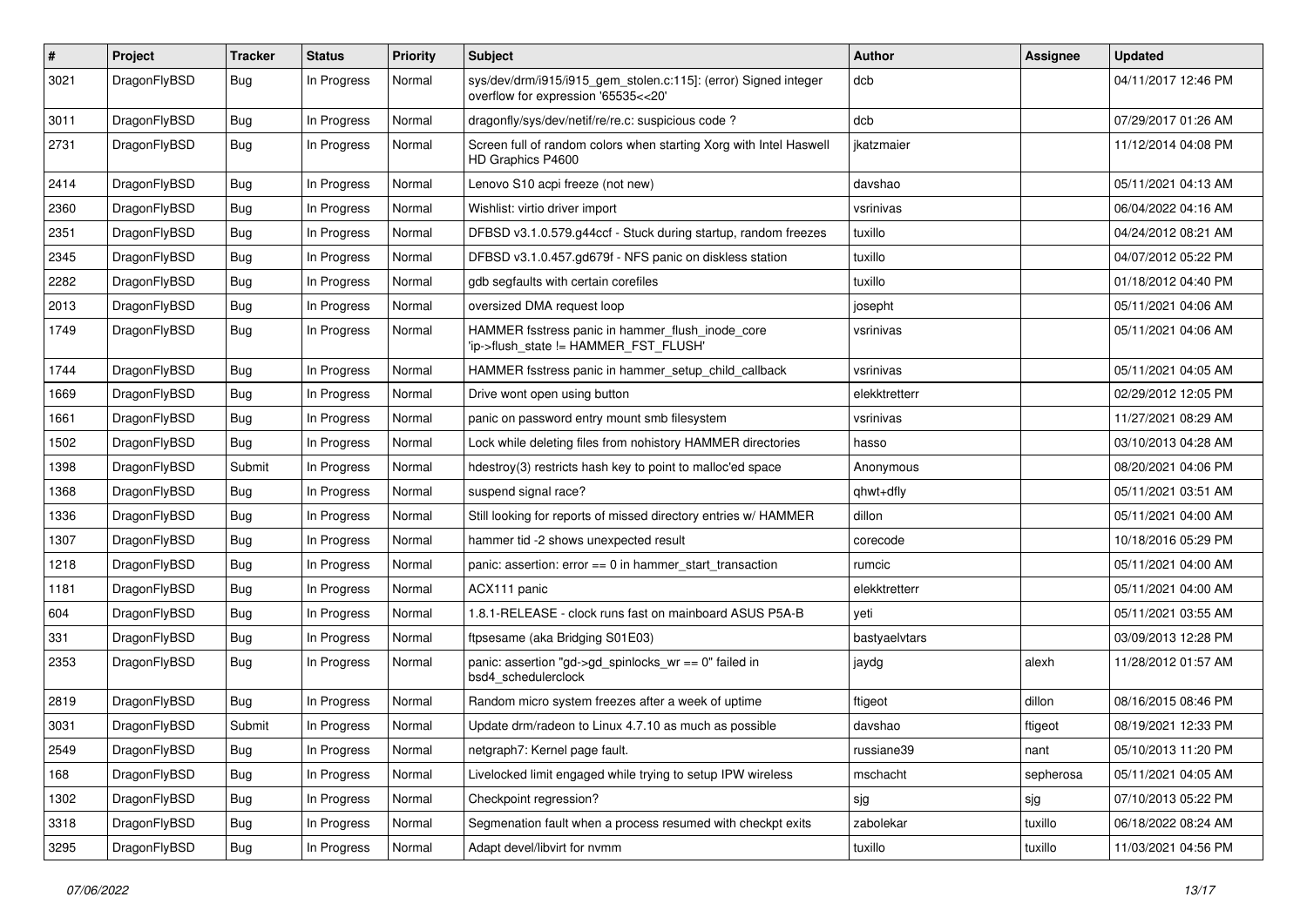| $\pmb{\#}$ | Project      | <b>Tracker</b> | <b>Status</b> | <b>Priority</b> | <b>Subject</b>                                                                                            | <b>Author</b>      | <b>Assignee</b> | <b>Updated</b>      |
|------------|--------------|----------------|---------------|-----------------|-----------------------------------------------------------------------------------------------------------|--------------------|-----------------|---------------------|
| 3160       | DragonFlyBSD | Submit         | In Progress   | Normal          | State the implementation difference in pkill/pgrep manual                                                 | sevan              | tuxillo         | 06/03/2022 05:15 PM |
| 3145       | DragonFlyBSD | Submit         | In Progress   | Normal          | Update libelf to FreeBSD 12 current and build as base library usable<br>by ports                          | davshao            | tuxillo         | 08/20/2021 03:58 PM |
| 3028       | DragonFlyBSD | <b>Bug</b>     | In Progress   | Normal          | installer: confusion of set/get disk encryption passphrase dialogs                                        | liweitianux        | tuxillo         | 06/03/2022 05:13 PM |
| 2358       | DragonFlyBSD | Bug            | In Progress   | Normal          | DFBSD v3.0.2.32.g928ca - panic: hammer: insufficient undo FIFO<br>space!                                  | tuxillo            | tuxillo         | 05/10/2021 02:50 AM |
| 1921       | DragonFlyBSD | Bug            | In Progress   | Normal          | we miss mlockall                                                                                          | alexh              | tuxillo         | 06/18/2022 04:08 AM |
| 1700       | DragonFlyBSD | Submit         | In Progress   | Normal          | skip boot2 menu on <enter></enter>                                                                        | Johannes.Hofmann   | tuxillo         | 05/15/2022 08:35 AM |
| 1584       | DragonFlyBSD | Bug            | In Progress   | Normal          | can't use ssh from jail: debug1: read_passphrase: can't open<br>/dev/tty: Device busy                     | corecode           | tuxillo         | 05/11/2021 03:53 AM |
| 1583       | DragonFlyBSD | <b>Bug</b>     | In Progress   | Normal          | panic: assertion: cursor->trans->sync_lock_refs > 0 in<br>hammer_recover_cursor                           | corecode           | tuxillo         | 05/11/2021 03:53 AM |
| 1547       | DragonFlyBSD | Bug            | In Progress   | Normal          | disklabel64 automatic sizing                                                                              | corecode           | tuxillo         | 05/11/2021 03:52 AM |
| 1528       | DragonFlyBSD | Bug            | In Progress   | Normal          | ktrace does not show proper return values for pipe(2)                                                     | corecode           | tuxillo         | 05/11/2021 03:52 AM |
| 1475       | DragonFlyBSD | Bug            | In Progress   | Normal          | kernel blocks with low memory and syscons setting a high res mode<br>/ scrollback                         | corecode           | tuxillo         | 05/11/2021 03:52 AM |
| 1469       | DragonFlyBSD | Bug            | In Progress   | Normal          | Hammer history security concern                                                                           | corecode           | tuxillo         | 05/11/2021 03:52 AM |
| 1390       | DragonFlyBSD | Bug            | In Progress   | Normal          | Use id_t type for {get,set}priority()                                                                     | Anonymous          | tuxillo         | 07/05/2019 02:18 AM |
| 1030       | DragonFlyBSD | Bug            | In Progress   | Normal          | msdosfs umount panic                                                                                      | corecode           | tuxillo         | 05/11/2021 03:51 AM |
| 998        | DragonFlyBSD | Bug            | In Progress   | Normal          | Unconfiguring a vn while it is mounted                                                                    | rumcic             | tuxillo         | 05/11/2021 04:00 AM |
| 781        | DragonFlyBSD | Bug            | In Progress   | Normal          | fdisk uses wrong geometry on usb flash drives                                                             | corecode           | tuxillo         | 05/11/2021 03:50 AM |
| 742        | DragonFlyBSD | Bug            | In Progress   | Normal          | umount problems with multiple mounts                                                                      | corecode           | tuxillo         | 06/25/2022 04:02 AM |
| 3089       | DragonFlyBSD | Bug            | In Progress   | Normal          | vtnet(4) - disable TCP checksum offload by default                                                        | jlane              | vadaszi         | 05/11/2021 04:14 AM |
| 2391       | DragonFlyBSD | Bug            | In Progress   | Normal          | System lock with ahci and acpi enabled on ATI RS690 chipset with<br>SMB600 sata controller                | jorisgio           | vadaszi         | 06/03/2015 03:51 PM |
| 2797       | DragonFlyBSD | Bug            | In Progress   | Low             | vkernels with & without machdep.pmap_mmu_optimize                                                         | yellowrabbit2010   |                 | 11/27/2021 08:06 AM |
| 2631       | DragonFlyBSD | Bug            | In Progress   | Low             | Verify library versioning current with full package build and switch it<br>on (after publishing packages) | tuxillo            |                 | 05/11/2021 04:06 AM |
| 1148       | DragonFlyBSD | Bug            | In Progress   | Low             | BCM4311 wireless network adapter detected but not functional                                              | archimedes.gaviola |                 | 05/11/2021 04:00 AM |
| 725        | DragonFlyBSD | Bug            | In Progress   | Low             | 'make distribution' fails w/'ro' /usr/obj                                                                 | c.turner           |                 | 03/09/2013 01:01 PM |
| 1819       | DragonFlyBSD | <b>Bug</b>     | In Progress   | Low             | truss - Major revamping task list                                                                         | tuxillo            | tuxillo         | 11/27/2021 08:45 AM |
| 2638       | DragonFlyBSD | Bug            | Feedback      | High            | Fix machdep.pmap mmu optimize                                                                             | tuxillo            |                 | 05/11/2021 04:07 AM |
| 2396       | DragonFlyBSD | <b>Bug</b>     | Feedback      | High            | Latest 3.1 development version core dumps while destroying master<br><b>PFS</b>                           | sgeorge            |                 | 01/23/2013 04:10 PM |
| 2347       | DragonFlyBSD | <b>Bug</b>     | Feedback      | High            | Hammer PFSes destroy does not give back full space allocated to<br><b>PFS</b>                             | sgeorge            |                 | 07/19/2012 01:11 AM |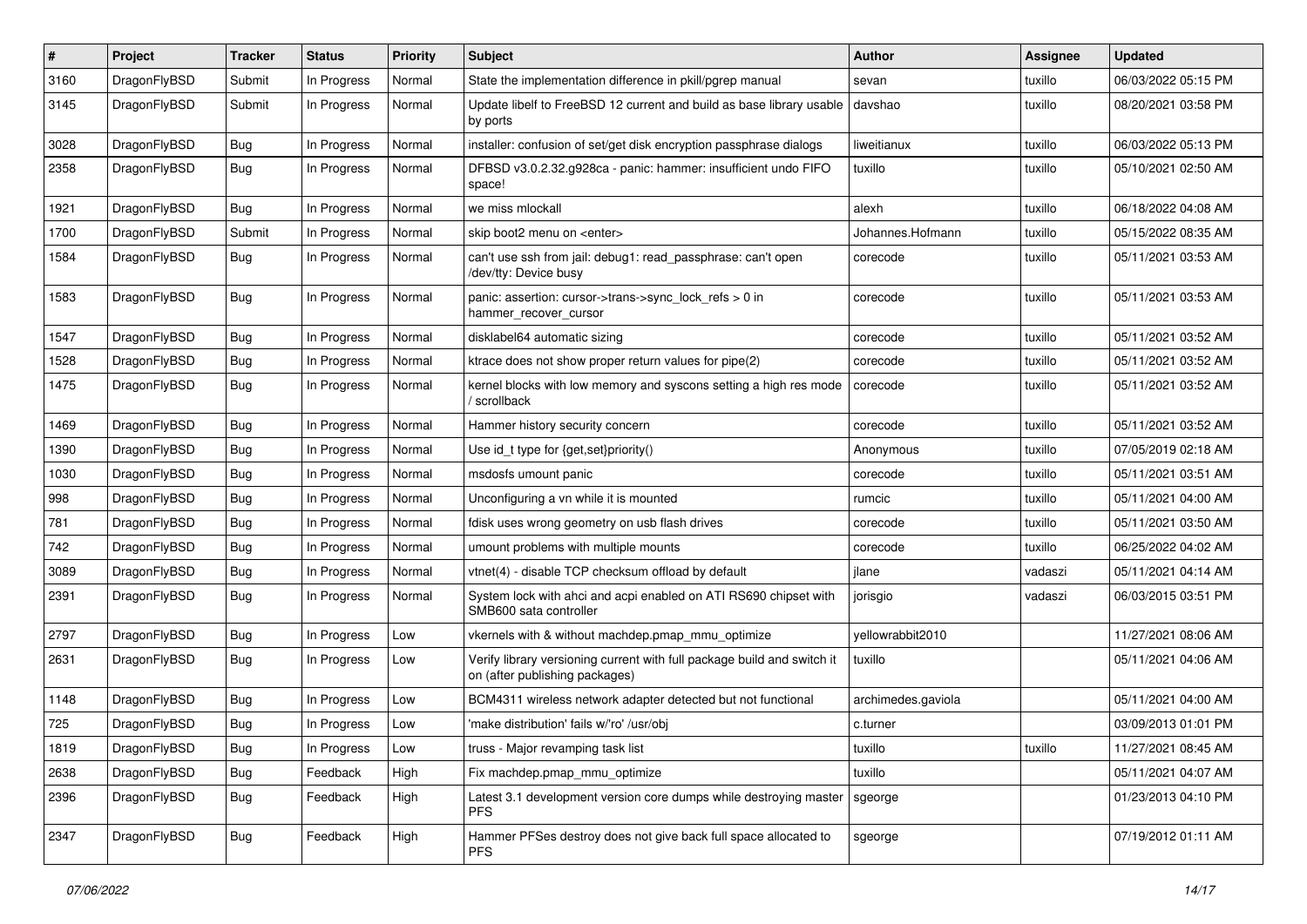| $\vert$ # | Project      | <b>Tracker</b> | <b>Status</b> | <b>Priority</b> | Subject                                                                                                            | <b>Author</b>    | <b>Assignee</b> | <b>Updated</b>      |
|-----------|--------------|----------------|---------------|-----------------|--------------------------------------------------------------------------------------------------------------------|------------------|-----------------|---------------------|
| 1831      | DragonFlyBSD | <b>Bug</b>     | Feedback      | High            | HAMMER "malloc limit exceeded" panic                                                                               | eocallaghan      | dillon          | 06/04/2022 04:38 AM |
| 3205      | DragonFlyBSD | <b>Bug</b>     | Feedback      | High            | Go compiler net test failing                                                                                       | t dfbsd          | tuxillo         | 05/10/2021 02:45 AM |
| 3152      | DragonFlyBSD | <b>Bug</b>     | Feedback      | Normal          | Console's size in ttyv0 and single user mode is sticking to 80x25,<br>while ttyv1 can make use of the whole screen | overtime         |                 | 02/24/2019 01:08 AM |
| 2958      | DragonFlyBSD | <b>Bug</b>     | Feedback      | Normal          | Hammer FS dies during pruning after massive write load                                                             | neilb            |                 | 10/11/2016 04:20 AM |
| 2957      | DragonFlyBSD | <b>Bug</b>     | Feedback      | Normal          | swapoff -a followed by swapon -a doesn't give your swap back                                                       | neilb            |                 | 10/09/2016 04:17 AM |
| 2644      | DragonFlyBSD | <b>Bug</b>     | Feedback      | Normal          | 3.6.0-REL trap 9 on boot                                                                                           | memmerto         |                 | 11/27/2021 08:08 AM |
| 2617      | DragonFlyBSD | <b>Bug</b>     | Feedback      | Normal          | Possible issue with wireless mouse on 3.6 release                                                                  | FilippoMo        |                 | 01/14/2015 03:42 PM |
| 2556      | DragonFlyBSD | <b>Bug</b>     | Feedback      | Normal          | DragonFly v3.5.0.81.gd3479 - Process signal weirdness                                                              | tuxillo          |                 | 12/17/2013 03:48 PM |
| 2459      | DragonFlyBSD | <b>Bug</b>     | Feedback      | Normal          | apic problems with HP Probook 4510s                                                                                | thowe            |                 | 11/27/2021 08:22 AM |
| 2288      | DragonFlyBSD | <b>Bug</b>     | Feedback      | Normal          | Random IO performance loss introduced since January 1st                                                            | lentferj         |                 | 01/23/2013 04:21 PM |
| 2090      | DragonFlyBSD | <b>Bug</b>     | Feedback      | Normal          | snd_hda does not support headphone automute                                                                        | justin           |                 | 03/29/2012 08:03 PM |
| 2081      | DragonFlyBSD | <b>Bug</b>     | Feedback      | Normal          | Panic on device "detach" / "failure"                                                                               | vsrinivas        |                 | 02/29/2012 07:11 AM |
| 1860      | DragonFlyBSD | <b>Bug</b>     | Feedback      | Normal          | Panic while creating UFS fs on vn(4) for initrd                                                                    | matthias         |                 | 02/29/2012 07:16 AM |
| 1824      | DragonFlyBSD | <b>Bug</b>     | Feedback      | Normal          | kernel panic, x86, 2.7.3.859.ge5104                                                                                | akirchhoff135014 |                 | 03/10/2013 07:49 AM |
| 1745      | DragonFlyBSD | <b>Bug</b>     | Feedback      | Normal          | kmalloc panic                                                                                                      | josepht          |                 | 05/11/2021 04:05 AM |
| 1727      | DragonFlyBSD | <b>Bug</b>     | Feedback      | Normal          | CD boot panic (2.6.1) (usb?)                                                                                       | kiril            |                 | 05/15/2022 05:10 AM |
| 1718      | DragonFlyBSD | <b>Bug</b>     | Feedback      | Normal          | IDE disk drive not detected by x86_64 2.6.1 Live CD                                                                | bcox             |                 | 11/27/2021 08:25 AM |
| 1717      | DragonFlyBSD | <b>Bug</b>     | Feedback      | Normal          | HAMMER panic in hammer_cursor_down()                                                                               | josepht1         |                 | 05/11/2021 04:05 AM |
| 1672      | DragonFlyBSD | <b>Bug</b>     | Feedback      | Normal          | panic (trap 12) around btree_search() in 2.4.1-RELEASE                                                             | floid            |                 | 01/19/2015 03:36 AM |
| 1668      | DragonFlyBSD | <b>Bug</b>     | Feedback      | Normal          | Power button not working                                                                                           | elekktretterr    |                 | 03/10/2013 06:22 AM |
| 1618      | DragonFlyBSD | Bug            | Feedback      | Normal          | collision for 'struct pmap' when using RPC and <sys user.h=""></sys>                                               | carenas          |                 | 05/11/2021 04:05 AM |
| 1613      | DragonFlyBSD | <b>Bug</b>     | Feedback      | Normal          | USB Keyboard not working on master                                                                                 | elekktretterr    |                 | 05/11/2021 04:05 AM |
| 1592      | DragonFlyBSD | <b>Bug</b>     | Feedback      | Normal          | AcpiOSUnmapMemory: Warning, deallocation did not track<br>allocation.                                              | eocallaghan      |                 | 06/02/2014 07:45 AM |
| 1591      | DragonFlyBSD | <b>Bug</b>     | Feedback      | Normal          | Lenovo X301 hangs with AHCI Driver CMD TIMEOUT<br>$STS=d0<BSY>$                                                    | eocallaghan      |                 | 05/11/2021 04:05 AM |
| 1580      | DragonFlyBSD | Bug            | Feedback      | Normal          | Panic (Fatal trap 12: page fault while in kernel mode) while playing<br>with pf and netif names                    | rumcic           |                 | 12/21/2018 01:21 AM |
| 1577      | DragonFlyBSD | <b>Bug</b>     | Feedback      | Normal          | panic: assertion: leaf->base.obj_id == ip->obj_id in<br>hammer_ip_delete_range                                     | qhwt+dfly        |                 | 05/11/2021 04:01 AM |
| 1563      | DragonFlyBSD | <b>Bug</b>     | Feedback      | Normal          | reset(1) doesn't reset terminal to the defaults                                                                    | hasso            |                 | 03/10/2013 04:17 AM |
| 1560      | DragonFlyBSD | <b>Bug</b>     | Feedback      | Normal          | Unable to modify partition table on ThinkPad T61p during install                                                   | rehsack          |                 | 01/15/2015 08:57 AM |
| 1521      | DragonFlyBSD | <b>Bug</b>     | Feedback      | Normal          | amd64 2.4 livecd won't mount root at boot                                                                          | bolapara         |                 | 01/28/2018 03:45 AM |
| 1489      | DragonFlyBSD | <b>Bug</b>     | Feedback      | Normal          | panic: ufs_dirbad: bad dir                                                                                         | rumcic           |                 | 03/10/2013 04:34 AM |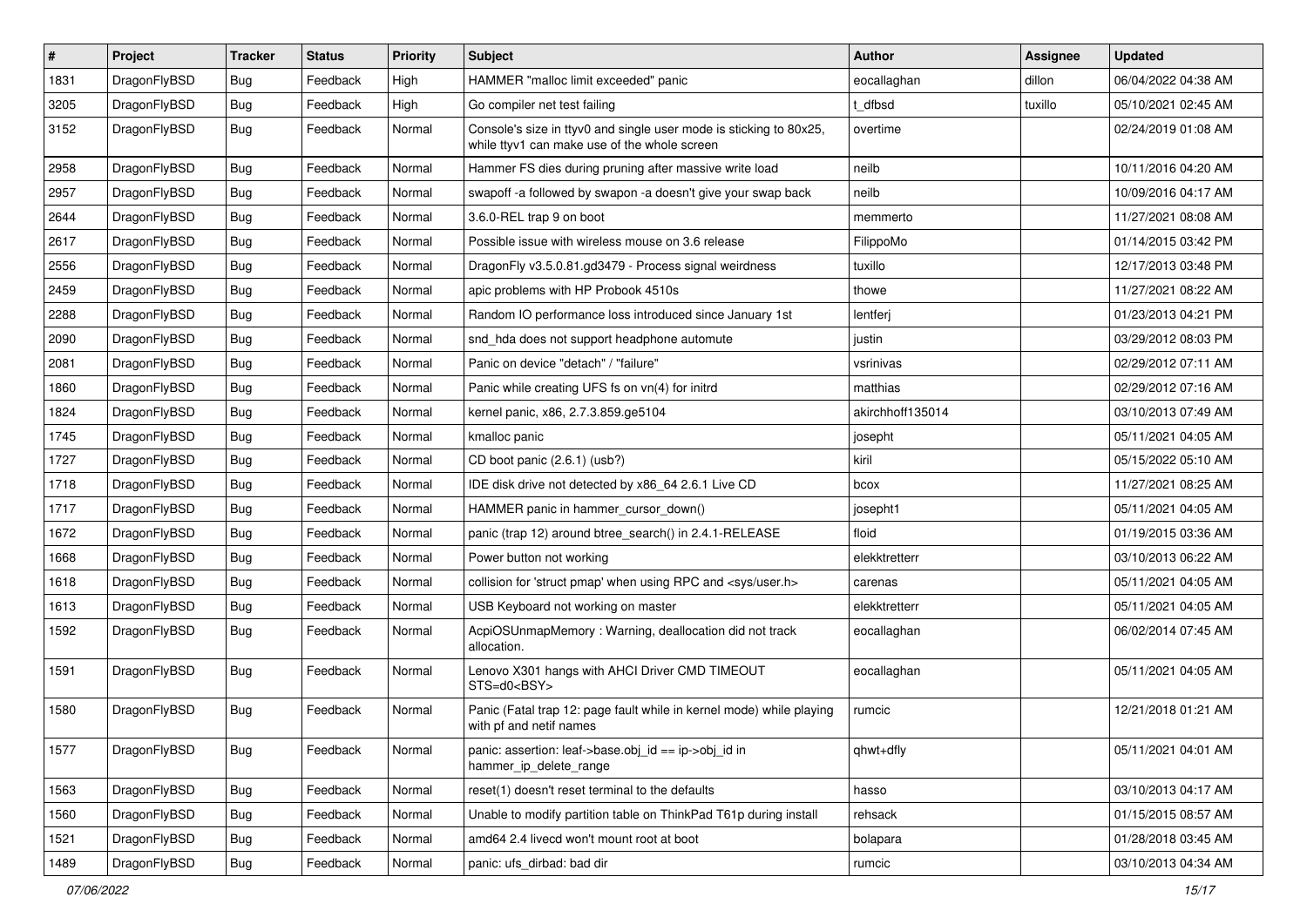| $\sharp$ | Project      | <b>Tracker</b> | <b>Status</b> | <b>Priority</b> | <b>Subject</b>                                                                                                                                            | <b>Author</b>  | Assignee | <b>Updated</b>      |
|----------|--------------|----------------|---------------|-----------------|-----------------------------------------------------------------------------------------------------------------------------------------------------------|----------------|----------|---------------------|
| 1486     | DragonFlyBSD | <b>Bug</b>     | Feedback      | Normal          | Interrupt storm related to SATA DVD device                                                                                                                | hasso          |          | 05/11/2021 04:01 AM |
| 1481     | DragonFlyBSD | <b>Bug</b>     | Feedback      | Normal          | panic: assertion: kva_p(buf) in soopt_from_kbuf (after ipfw pipe<br>show, 2.2.1-R)                                                                        | combiner       |          | 05/11/2021 04:01 AM |
| 1456     | DragonFlyBSD | Bug            | Feedback      | Normal          | Microsoft wireless desktop problems                                                                                                                       | elekktretterr  |          | 01/15/2015 08:34 AM |
| 1454     | DragonFlyBSD | <b>Bug</b>     | Feedback      | Normal          | Unable to boot from external USB DVD drive                                                                                                                | elekktretterr  |          | 05/11/2021 04:01 AM |
| 1448     | DragonFlyBSD | Bug            | Feedback      | Normal          | panic: assertion: _tp->tt_msg->tt_cpuid == mycpuid in<br>tcp_callout_active tcp_output tcp_usr_send netmsg_pru_send<br>netmsg_service tcpmsg_service_loop | dillon         |          | 05/11/2021 04:00 AM |
| 1429     | DragonFlyBSD | Bug            | Feedback      | Normal          | vkernel bug - "mfree: m->m_nextpkt != NULL"                                                                                                               | dillon         |          | 05/11/2021 04:00 AM |
| 1387     | DragonFlyBSD | Bug            | Feedback      | Normal          | zero-size malloc and ps: kvm_getprocs: Bad address                                                                                                        | qhwt+dfly      |          | 05/11/2021 04:00 AM |
| 1332     | DragonFlyBSD | <b>Bug</b>     | Feedback      | Normal          | DFBSD 2.2 - Booting usbcdrom/usbsticks on thinkpad hangs on<br>"BTX Halted"                                                                               | tuxillo        |          | 05/11/2021 04:00 AM |
| 1330     | DragonFlyBSD | Bug            | Feedback      | Normal          | Hammer, usb disk, SYNCHRONIZE CACHE failure                                                                                                               | josepht        |          | 06/02/2014 04:56 AM |
| 1282     | DragonFlyBSD | <b>Bug</b>     | Feedback      | Normal          | panic (trap 12) when booting SMP kernel on Atom 330 (dual core)                                                                                           | tomaz.borstnar |          | 05/11/2021 04:00 AM |
| 1250     | DragonFlyBSD | <b>Bug</b>     | Feedback      | Normal          | Panic upon plugging an USB flash drive into the machine                                                                                                   | rumcic         |          | 03/10/2013 05:17 AM |
| 1249     | DragonFlyBSD | <b>Bug</b>     | Feedback      | Normal          | panic: ffs vfree: freeing free inode                                                                                                                      | rumcic         |          | 03/10/2013 05:13 AM |
| 1144     | DragonFlyBSD | <b>Bug</b>     | Feedback      | Normal          | Incorrect clock under KVM                                                                                                                                 | msylvan        |          | 03/09/2013 01:17 PM |
| 1101     | DragonFlyBSD | <b>Bug</b>     | Feedback      | Normal          | ohci related panic                                                                                                                                        | polachok       |          | 05/11/2021 04:00 AM |
| 979      | DragonFlyBSD | <b>Bug</b>     | Feedback      | Normal          | Failure-prone USB mass storage (SB600? msdosfs? CAM?)                                                                                                     | floid          |          | 01/15/2015 08:38 AM |
| 846      | DragonFlyBSD | <b>Bug</b>     | Feedback      | Normal          | USB bugs:usb mouse can't used!                                                                                                                            | frankning      |          | 01/15/2015 08:36 AM |
| 806      | DragonFlyBSD | <b>Bug</b>     | Feedback      | Normal          | boot error on MacBook                                                                                                                                     | tralamazza     |          | 06/04/2022 05:28 AM |
| 570      | DragonFlyBSD | <b>Bug</b>     | Feedback      | Normal          | 1.8.x: ACPI problems                                                                                                                                      | qhwt+dfly      |          | 06/02/2014 03:45 AM |
| 243      | DragonFlyBSD | <b>Bug</b>     | Feedback      | Normal          | weird behavior in the shell                                                                                                                               | swildner       |          | 05/31/2022 02:51 PM |
| 2100     | DragonFlyBSD | <b>Bug</b>     | Feedback      | Normal          | devfs related panic                                                                                                                                       | sepherosa      | alexh    | 07/10/2011 02:29 PM |
| 2037     | DragonFlyBSD | <b>Bug</b>     | Feedback      | Normal          | Panic Bad link elm while building packages                                                                                                                | ftigeot        | dillon   | 04/21/2011 07:20 AM |
| 1411     | DragonFlyBSD | <b>Bug</b>     | Feedback      | Normal          | Burning doesn't work with ahci(4)                                                                                                                         | hasso          | dillon   | 05/11/2021 04:00 AM |
| 1593     | DragonFlyBSD | <b>Bug</b>     | Feedback      | Normal          | panic: assertion: ccb == ap->ap_err_ccb in ahci_put_err_ccb                                                                                               | ftigeot        | ftigeot  | 05/15/2022 05:09 AM |
| 2717     | DragonFlyBSD | Submit         | Feedback      | Normal          | Out of range numeric handling                                                                                                                             | dclink         | tuxillo  | 05/11/2021 04:08 AM |
| 2438     | DragonFlyBSD | Submit         | Feedback      | Normal          | <b>TRIM</b> fixes                                                                                                                                         | Anonymous      | tuxillo  | 05/11/2021 03:45 AM |
| 1587     | DragonFlyBSD | <b>Bug</b>     | Feedback      | Normal          | can't gdb across fork                                                                                                                                     | corecode       | tuxillo  | 05/11/2021 03:54 AM |
| 1579     | DragonFlyBSD | <b>Bug</b>     | Feedback      | Normal          | dfly 2.4.1 does not like HP DL360G4p and Smart Array 6400 with<br>MSA20                                                                                   | tomaz.borstnar | tuxillo  | 06/02/2014 02:44 PM |
| 1397     | DragonFlyBSD | <b>Bug</b>     | Feedback      | Normal          | jobs -I output inconsistency when called from script                                                                                                      | Anonymous      | tuxillo  | 05/15/2022 05:07 AM |
| 1287     | DragonFlyBSD | <b>Bug</b>     | Feedback      | Normal          | altg configuration doesn't work                                                                                                                           | corecode       | tuxillo  | 05/11/2021 03:51 AM |
| 911      | DragonFlyBSD | <b>Bug</b>     | Feedback      | Normal          | kldload/kernel linker can exceed malloc reserve and panic system                                                                                          | corecode       | tuxillo  | 05/11/2021 03:51 AM |